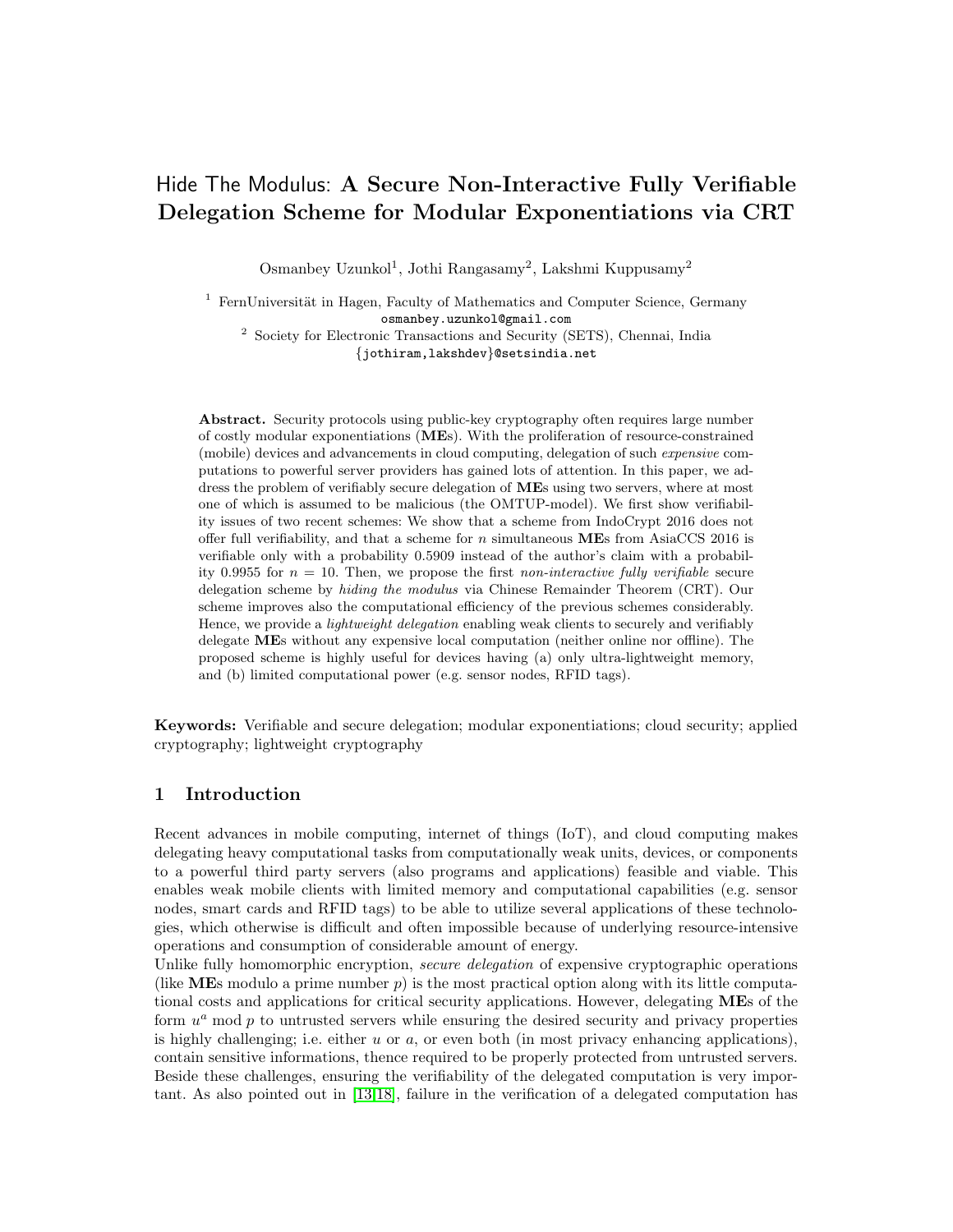severe consequences especially if the delegated MEs are the core parts of authentication or signature schemes.

Related Work. After the introduction of wallets with observers by Chaum and Pedersen [\[8\]](#page-16-0), Hohenberger and Lysyanskaya [\[12\]](#page-17-2) provided the first secure delegation scheme for group exponentiations (GEs) with a verifiability probability  $1/2$  using two servers, where at most one of them is assumed to be malicious (the OMTUP-model). They also gave the first formal simulation-based security notions for the delegation of GEs in the presence of malicious powerful servers. In ESORICS 2012, Chen et al. [\[9\]](#page-16-1) improved both the verifiability probability (to  $2/3$ ) and the computational overhead of [\[12\]](#page-17-2). A secure delegation scheme for two simultaneous GEs with a verifiability probability 1/2 is also introduced in [\[9\]](#page-16-1).

In ESORICS 2014, for the first time Wang *et al.* [\[20\]](#page-17-3) proposes a delegation scheme for **GE**s using a *single untrusted server* with a verifiability probability  $1/2$ . This scheme involves an *online* group exponentiation of a small exponent by the delegator; the choice of such a small exponent is subsequently shown to be insecure by Chevalier et al. [\[10\]](#page-16-2) in ESORICS 2016. Furthermore, it is also shown in [\[10\]](#page-16-2) essentially that a secure non-interactive (i.e. single-round) delegation with a single untrusted server requires at least an online computation of a **GE** even without any verifiability if the modulus  $p$  is known to the server. Kiraz and Uzunkol [\[13\]](#page-17-0) introduce the first two-round secure delegation scheme for GEs using a single untrusted server having an adjustable verifiability probability requiring however a huge number of queries to the server. They also provide a delegation scheme for  $n$  simultaneous **GE**s with an adjustable verifiability probability. Cavallo et al. [\[6\]](#page-16-3) propose subsequently another delegation scheme with a verifiability probability 1/2 again by using a single untrusted server under the assumption that pairs of the form  $(u, u^x)$  are granted at the precomputation for variable base elements u. However, realizing this assumption is difficult (mostly impossible) for resource-constrained devices. In AsiaCCS 2016, Ren et al.[\[18\]](#page-17-1) proposed the first fully verifiable (with a verifiability probability 1) secure delegation scheme for **GEs** in the OMTUP-model at the expense of an *additional round* of communication. They also provide a two-round secure delegation scheme for  $n \in \mathbb{Z}^{>1}$  simultaneous **GEs** which is claimed to have a verifiability probability  $1 - \frac{1}{2n(n+1)}$ .

Kuppusamy and Rangasamy use in INDOCRYPT 2016 [\[14\]](#page-17-4) for the first time the special ring structure of  $\mathbb{Z}_p$  with the aim of eliminating the second round of communication and providing full verifiability simultaneously. They propose a non-interactive efficient secure delegation scheme for MEs using Chinese Remainder Theorem (CRT) in the OMTUP-model which is claimed to satisfy full-verifiability under the intractability of the factorization problem. This approach is also used very recently by Zhou *et al.* [\[21\]](#page-17-5) together with *disguising* the modulus  $p$  itself, also assuming the intractability of the factorization problem. They proposed an efficient delegation scheme with an adjustable verifiability probability using a single untrusted server. However, the scheme in [\[21\]](#page-17-5) does not achieve the desired security properties.

Our Contribution. This paper has the following major goals:

- 1. We analyze two delegation schemes recently proposed at INDOCRYPT 2016 [\[14\]](#page-17-4) and at AsiaCCS 2016 [\[18\]](#page-17-1):
	- (a) We show that the scheme in [\[14\]](#page-17-4) is unfortunately totally unverifiable, i.e. a malicious server can always cheat the delegator without being noticed, instead of the author's claim of satisfying the full verifiability.
	- (b) We show that the scheme for  $n$  simultaneous MEs in [\[18\]](#page-17-1) does not achieve the claimed verifiability guarantees; instead of having the verifiability probability  $1-\frac{1}{2n(n+1)}$ , it only has the verifiability probability at most  $1 - \frac{n-1}{2(n+1)}$ . For instance, it offers a verifiability probability at most  $\approx 0.5909$  instead of the author's claim in [\[18\]](#page-17-1) offering a verifiability probability  $\approx 0.9955$  for  $n = 10$ .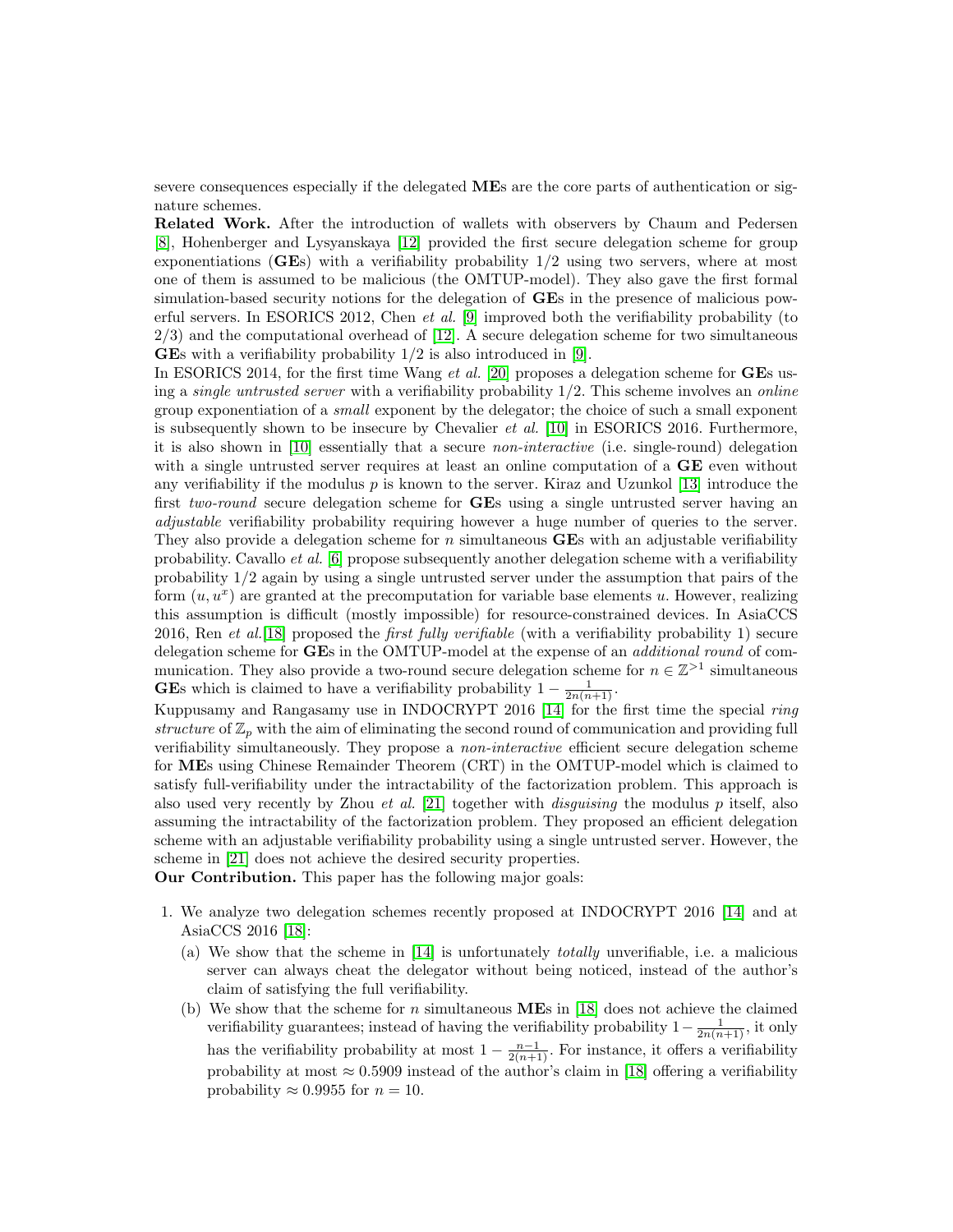2. We propose the first non-interactive fully verifiable secure delegation scheme HideP for MEs in the OMTUP-model by disguising the prime number  $p$  via CRT. HideP is not only computationally much more efficient than the previous schemes but requires also no interactive round, whence substantially reduces the *communication overhead*. In particular, hiding p enables the delegator to achieve both *non-interactivity and full verifiability* at the same time efficiently.

Note that the delegator of **MEs** hides the prime modulus  $p$  from the servers, and not from a party intended to be communicated (i.e. a weak device (delegator) does not hide  $p$  with whom it wants to run a cryptographic protocol). In other words, it solely hides  $p$  from the third-party servers to which the computation of MEs is delegated.

3. We apply HideP to speed-up blinded Nyberg-Rueppel signature scheme [\[17\]](#page-17-6).

We refer the readers to Appendix which provide a delegated preprocessing technique Rand. It eliminates the large memory requirement and reduces substantially the computational cost of the precomputation step. The overall delegation mechanism (i.e. HideP together with Rand) offers a complete solution for delegating the expensive MEs with full verifiability and security, whence distinguish our mechanism as a highly usable secure delegation primitive for resourceconstrained devices.

# <span id="page-2-1"></span>2 Preliminaries & Security Model

In this section, we first revisit the definitions and the basic notations related to the delegation of MEs. We then give a formal security model by adapting the previous security models of Hohenberger and Lysyanskaya [\[12\]](#page-17-2) and Cavallo *et al.* [\[6\]](#page-16-3). Lastly, an overview for the requirements of the delegation of a  $ME^3$  $ME^3$  is given.

### 2.1 Preliminaries

We denote by  $\mathbb{Z}_m$  the quotient ring  $\mathbb{Z}/m\mathbb{Z}$  for a natural number  $m \in \mathbb{N}$  with  $m > 1$ . Similarly,  $\mathbb{Z}_m^*$  denotes the multiplicative group of  $\mathbb{Z}_m$ .

Let  $\sigma$  be a global security parameter given in a unary representation (e.g.  $1^{\sigma}$ ). Let further p and q be prime numbers with  $q | (p-1)$  of lengths  $\sigma_1$  and  $\sigma_2$ , respectively. The values  $\sigma_1$  and  $\sigma_2$  are calculated at the setup of a cryptographic protocol on the input of  $\sigma$ . Let  $\mathbb{G} = \langle g \rangle$  denote the multiplicative subgroup of  $\mathbb{Z}_p^*$  of order q with a fixed generator  $g \in \mathbb{G}$ .

The process of running a probabilistic algorithm A, which accepts  $x_1, x_2, \ldots$  as inputs, and produces an output y, is denoted by  $y \leftarrow A(x_1, x_2, \ldots)$ . Let  $(z_A, z_B, \text{tr}) \leftarrow (A(x_1, x_2, \ldots), B(y_1, y_2, \ldots))$ denote the process of running an interactive protocol between an algorithm A and an algorithm B, where A accepts  $x_1, x_2, \ldots$ , and B accepts  $y_1, y_2, \ldots$  as inputs (possibly together with some random coins) to produce the final output  $z_A$  and  $z_B$ , respectively. We use the expression tr to represent the sequence of messages exchanged by A and B during protocol execution. By abuse of notation, the expression  $y \leftarrow x$  also denotes assigning the value of x to a variable y.

**Delegation Mechanism & Protocol Definition.** We assume that a delegation mechanism consists of two types of parties called as the *client* (or *delegator*)  $C$  (*trusted* but resourceconstrained part) and servers  $\mathcal U$  (potentially untrusted but powerful part), where  $\mathcal U$  can consist of one or more parties. Hence, the scenario raises if  $C$  is willing to *delegate* (or *outsource*) the computation of certain functions to U. For a given  $\sigma$ , let F : Dom(F)  $\rightarrow$  CoDom(F) be a function, where F's domain is denoted by  $Dom(F)$  and F's co-domain is denoted by  $CoDom(F)$ . desc(F) denotes the description of  $F$ . We have two cases for  $desc(F)$ :

<span id="page-2-0"></span><sup>&</sup>lt;sup>3</sup> In this paper, we introduce a *special* delegation scheme by working with a subgroup  $G$  of the group  $\mathbb{Z}_p^*$  of prime order q.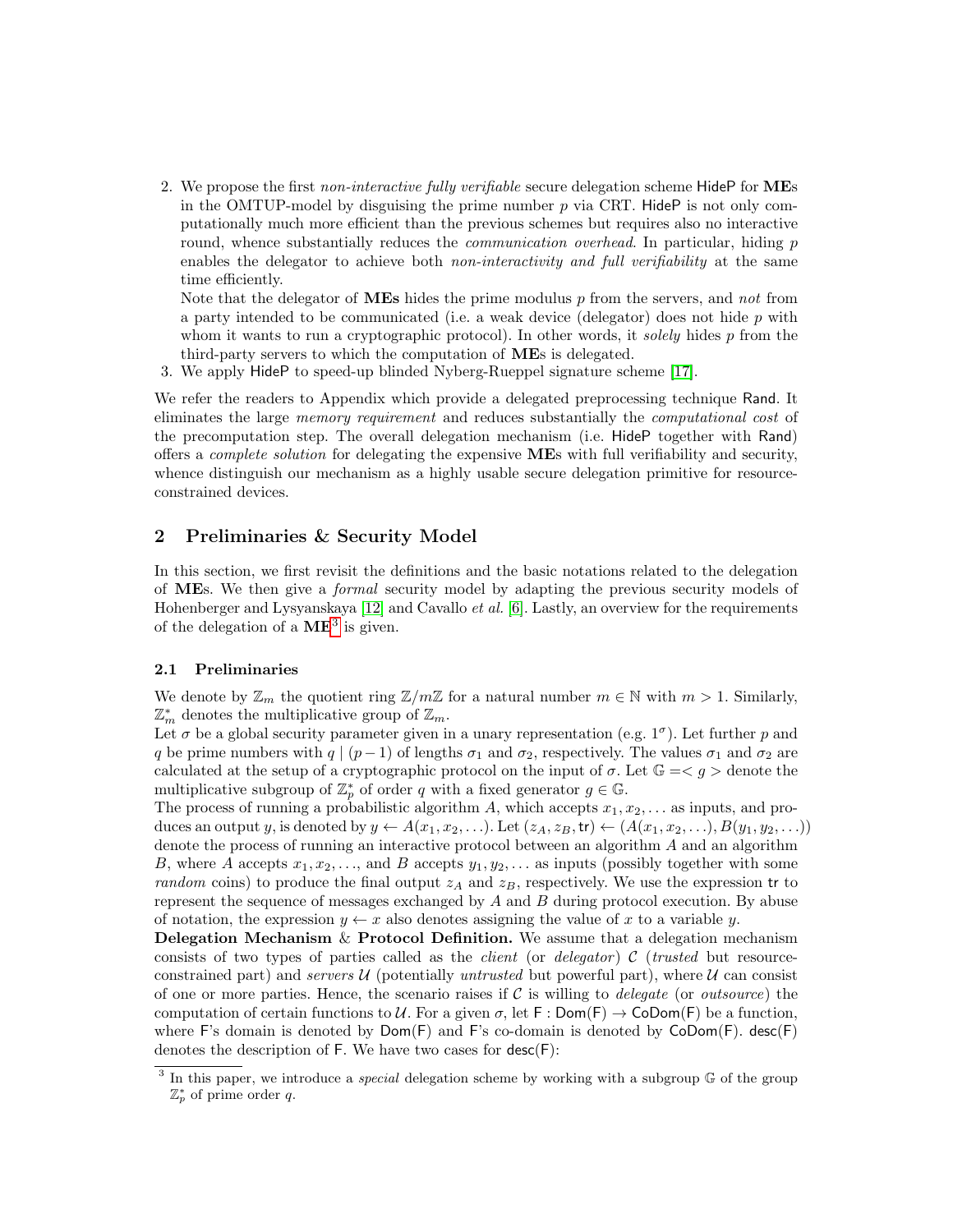- 1. desc(F) is known to both  $\mathcal C$  and  $\mathcal U$ , or
- 2. desc(F) is known to C, and another description desc(F') is given to U such that the function F can only be obtained from F' if a *trapdoor* information  $\tau$  is given. By abuse of notation, we sometimes write  $\tau(F) = F'$ .

From now on, we concentrate on the second case since we propose a delegation scheme in this scenario. A client-server protocol for the delegated computation of F is defined as a multiparty communication protocol between C and U and denoted by  $(C(1^{\sigma}, \text{desc}(F), x, \tau), \mathcal{U}(1^{\sigma}, \text{desc}(F))),$ where the input x and the trapdoor  $\tau$  are known only by C. A delegated computation of the value  $y = F(x)$ , denoted by

$$
(y_{\mathcal{C}},y_{\mathcal{S}},\mathsf{tr}) \leftarrow (\mathcal{C}(1^\sigma,\mathsf{desc}(\mathsf{F}),x,\tau),\mathcal{U}(1^\sigma,\mathsf{desc}(\mathsf{F}'))),
$$

which is an execution of the above client-server protocol using independently chosen random bits for C and U. At the end of this execution, C learns  $y_{\mathcal{C}} = y$ , U learns  $y_{\mathcal{U}}$ ; and tr is the sequence of messages exchanged by  $A$  and  $B$ . Note that the execution may happen sequentially or concurrently. In the case of the delegation of **ME**s, the aim is to always have  $y_{\mathcal{U}} = \emptyset$ .

Factorization Problem We prove some security properties of the proposed scheme later by using the intractability of the factorization problem<sup>[4](#page-3-0)</sup>: Given a composite integer n, where n is a product of two distinct primes p and q, the factorization problem asks to compute p or q. The formal definition is as follows:

**Definition 1.** (Factorization Problem) Let  $\sigma$  be a security parameter given in unary representation. Let further A be a probabilistic polynomial-time algorithm. Let further the primes p and  $q, p \neq q$ , are obtained by running a modulus generation algorithm PrimeGen on the input of  $\sigma$ with  $n = pq$ . Run A with the input n. The adversary A wins the experiment if it outputs either p or q. We define the advantage of A as

$$
\mathsf{Adv}_{\mathcal{A}}^{\mathsf{Fact}}(\sigma) = \mathsf{Prob}\left[x = p \text{ or } x = q : (n, p, q) \leftarrow \mathsf{PrimeGen}(1^{\sigma}), x \leftarrow \mathcal{A}(n)\right].
$$

#### 2.2 Security Model

Hohenberger and Lysyanskaya provided first formal simulation-based security notions for secure and verifiable delegation of cryptographic computations in the presence of malicious powerful servers [\[12\]](#page-17-2). Different security assumptions for delegation of MEs can be summarized according to [\[12\]](#page-17-2) as follows:

- One-Untrusted Program (OUP): There exists a single malicious program  $\mathcal{U}$  performing the delegated MEs.
- One-Malicious version of a Two-Untrusted Program (OMTUP): There exist two untrusted programs  $U_1$  and  $U_2$  performing the delegated **ME**s but only one of them behaves maliciously.
- Two-Untrusted Program (TUP): There exist two untrusted programs  $\mathcal{U}_1$  and  $\mathcal{U}_2$  performing the delegated MEs and both of them may simultaneously behave maliciously, but they do not maliciously collude.

Cavallo et al. [\[6\]](#page-16-3) gave a formal definition for delegation schemes by relaxing the security definitions first given in [\[12\]](#page-17-2). Although the simulation-based security definitions [\[12\]](#page-17-2) intuitively include (whatever can be efficiently computed about secret values with the protocol's view can

<span id="page-3-0"></span><sup>&</sup>lt;sup>4</sup> We assume here that the prime numbers p and q are chosen suitably that the factorization of  $n = pq$ is intractable.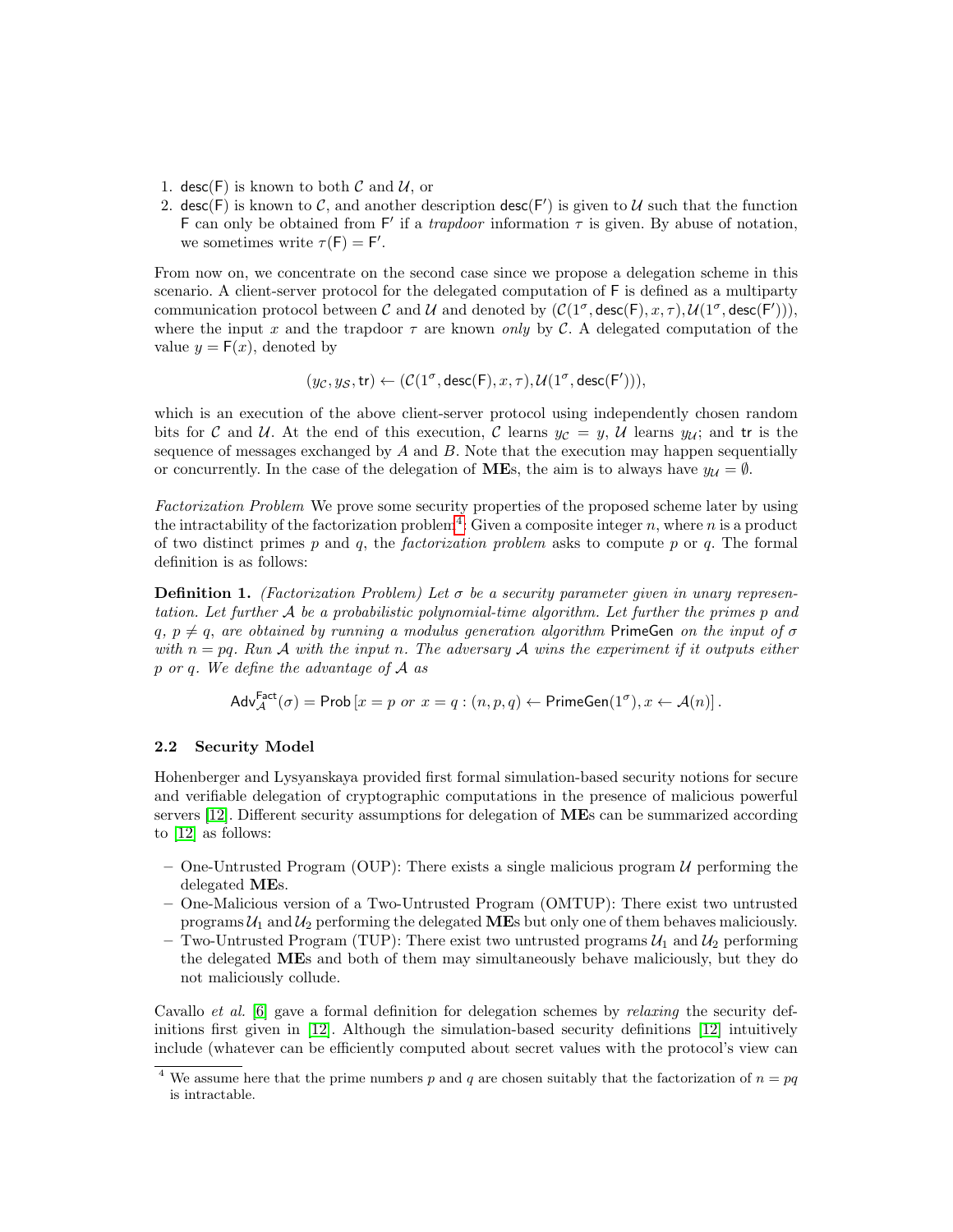also be efficiently computed without this view [\[10\]](#page-16-2)) the most direct way of guaranteeing the desired secrecy and verifiability, its formalization is unfortunately highly complex and subtle. Therefore, simpler indistinguishability-based security definitions have been recently used both in [\[6\]](#page-16-3) and in [\[10\]](#page-16-2), which, in particular, include the fact that an untrusted server is unable to distinguish which inputs the other parties use.

In this section, we adapt the security definitions of [\[6\]](#page-16-3) for our security requirements to the OMTUP-model of [\[12\]](#page-17-2), i.e. the adversary is modeled by a pair of algorithms  $A = (\mathcal{E}, \mathcal{U}')$ , where  $\mathcal{E}$  denotes the adversarial environment and  $\mathcal{U}' = (\mathcal{U}'_1, \mathcal{U}'_2)$  is a malicious adversarial software in place of  $\mathcal{U} = (\mathcal{U}_1, \mathcal{U}_2)$ , where exactly one of  $(\mathcal{U}'_1, \mathcal{U}'_2)$  is assumed to be malicious. In the OMTUPmodel we have the fundamental assumption that after interacting with  $C$ , any communication between  $\mathcal E$  and  $\mathcal U'_1$  or between  $\mathcal E$  and  $\mathcal U'_2$  pass solely through the delegator  $\mathcal C$  [\[12\]](#page-17-2).

**Completeness.** If the parties  $(C, \mathcal{U}_1 \text{ and } \mathcal{U}_2)$  executing the scheme follow the scheme specifications, then  $\mathcal{C}'$ s output obtained at the end of the execution would be equal to the output obtained by evaluating the function  $\mathsf F$  on  $\mathcal C$ . The following is the formal definition for completeness:

**Definition 2.** For the security parameter  $\sigma$ , let  $(C, \mathcal{U}_1, \mathcal{U}_2)$  be a client-server protocol for the delegated computation of a function F. We say that  $(C, U_1, U_2)$  satisfies completeness if for any  $x$  in the domain of  $F$ , it holds that

 $\mathsf{Prob}[(y_{\mathcal{C}},y_{\mathcal{S}},\mathsf{tr}) \leftarrow (\mathcal{C}(1^\sigma,\mathsf{desc}(\mathsf{F}),x),\mathcal{U}_i(1^\sigma,\mathsf{desc}(\mathsf{F}')) : y_{\mathcal{C}} = \mathsf{F}(x)] = 1.$ 

**Verifiability.** Verifiability means informally that if  $C$  follows the protocol, then the malicious adversary  $\mathcal{A} = (\mathcal{E}, \mathcal{U}'_i), i = 1$  or  $i = 2$ , cannot convince  $\mathcal C$  to obtain some output  $y'$  different from the actual output  $y$  at the end of the protocol. The model let further the adversary choose C's trapdoored input  $\tau(F(x))$  and take part in exponential/polynomial number of protocol executions before it attempts to convince  $\mathcal C$  with incorrect output values (corresponding to the environmental adversary  $\mathcal{E}$ ).

**Definition 3.** Let  $(C, U_1, U_2)$  be a client-server protocol for the delegated computation of a function  $\mathsf F$  and  $\mathcal U'=(\mathcal U'_1,\mathcal U'_2)$  be a malicious adversarial software in place of  $\mathcal U=(\mathcal U_1,\mathcal U_2)$ . We say that  $(C, \mathcal{U}_1, \mathcal{U}_2)$  satisfies  $(t_v, \epsilon_v)$  – verifiability against a malicious adversary if for any  $\mathcal{A} = (\mathcal{E}, \mathcal{U}'_i)$ , either  $i = 1$  or  $i = 2$ , running in time  $t_v$ , it holds that

 $Prob[out \leftarrow \mathsf{VerExp}_{F', \mathcal{A}}(1^\sigma): out = 1] \leq \epsilon_v,$ 

for small  $\epsilon_v$ , where experiment VerExp is defined as follows:

$$
1. \, i=1.
$$

- 2.  $(a, \tau(F(x_1)), \text{aux}) \leftarrow \mathcal{A}(1^\sigma, \text{desc}(F'))$ 3. While  $a \neq$  attack do  $(y_i, (a, \tau(F(x_{i+1})), \text{aux}), \text{tr}_i) \leftarrow (\mathcal{C}(\tau(F(x_i))), \mathcal{A}(\text{aux}))$  $i \leftarrow i + 1$
- $\varphi$ .  $\tau(F(x)) \leftarrow \mathcal{A}(\text{aux})$
- 5.  $(y', \text{aux}, \text{tr}_i) \leftarrow (\mathcal{C}(\tau(\mathsf{F}(x))), \mathcal{A}(\text{aux}))$
- 6. return: 1 if  $y' \neq \perp$  and  $y' \neq \mathsf{F}(x)$
- 7. return: 0 if  $y' = \perp$  or  $y' = F(x)$ .

If  $\epsilon_v$  is negligibly small for any algorithm A running in time  $t_v$ , then  $(C, U_1, U_2)$  is said to satisfy full verifiability.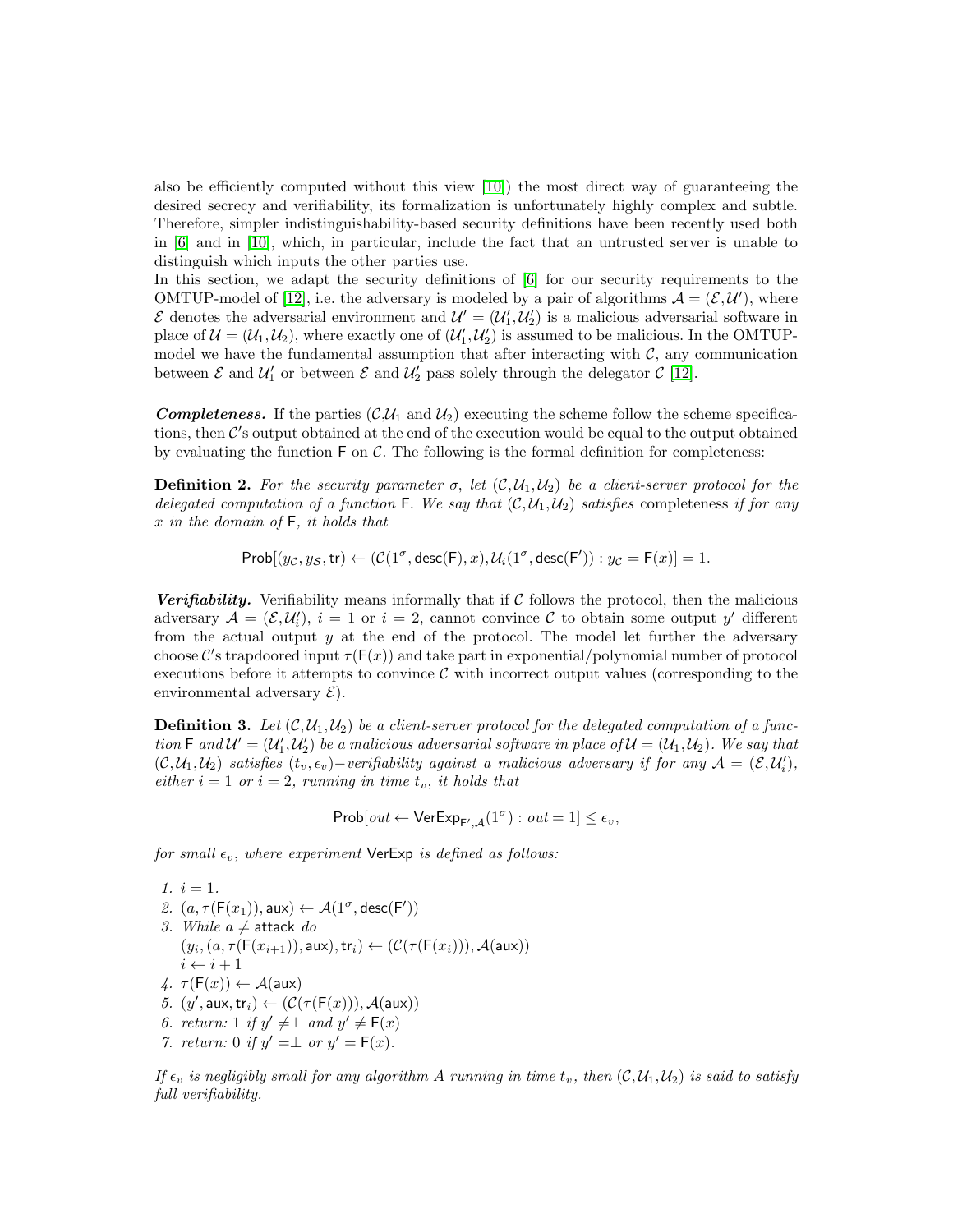Security. Security means informally that if C follows the protocol, then the malicious adversary  $\mathcal{A} =$  $(\mathcal{E}, \mathcal{U}'_i)$ ,  $i = 1$  or  $i = 2$ , cannot obtain any information about C's input x. The model let further the adversary choose C's trapdoored input  $\tau(F(x))$  and take part in exponential/polynomial number of protocol executions before it attempts to obtain useful information about  $\mathcal{C}'$ 's input (corresponding to the environmental adversary  $\mathcal{E}$ ).

**Definition 4.** Let  $(C, U_1, U_2)$  be a client-server protocol for the delegated computation of a function F and  $\mathcal{U}' = (\mathcal{U}'_1, \mathcal{U}'_2)$  be a malicious adversarial software in place of  $\mathcal{U} = (\mathcal{U}_1, \mathcal{U}_2)$ . We say that  $(C, U_1, U_2)$  satisfies  $(t_s, \epsilon_s)$  – security against a malicious adversary if for any  $\mathcal{A} = (\mathcal{E}, \mathcal{U}'_i)$ , either  $i = 1$  or  $i = 2$ , running in time  $t_s$ , it holds that

 $\mathsf{Prob}[out \leftarrow \mathsf{SecExp}_{\mathsf{F}',\mathcal{A}}(1^\sigma): out = 1] \leq \epsilon_s,$ 

for negligibly small  $\epsilon_s$  for any algorithm A running in time  $t_s$ , where experiment SecExp is defined as follows:

- 1.  $(a, \tau(\mathsf{F}(x_1)), \mathsf{aux}) \leftarrow \mathcal{A}(1^\sigma, \mathsf{desc}(\mathsf{F}'))$ 2. While  $a \neq$  attack do  $(y_i, (a, \tau(F(x_{i+1})), \text{aux}), \cdot) \leftarrow (\mathcal{C}(\tau(F(x_i))), \mathcal{A}(\text{aux}))$  $i \leftarrow i + 1$ 3.  $(\tau(F(x_0)), \tau(F(x_1)), \text{aux}) \leftarrow \mathcal{A}(\text{aux})$ 4.  $b \leftarrow 0, 1$ 5.  $(y', b', \text{tr}) \leftarrow (\mathcal{C}(\tau(\mathsf{F}(x_b))), \mathcal{A}(\text{aux}))$
- 6. return: 1 if  $b = b'$
- 7. return: 0 if  $b \neq b'$ .

Remark 1. We emphasize that the above security definition corresponds to the OMTUP-model of [\[12\]](#page-17-2). As in [12], the adversary A corresponds to both  $\mathcal E$  and  $\mathcal U'$ , and can only interact each other over C after they once begin interacting with C. The behavior of both parts ( $\mathcal E$  and  $\mathcal U'$ ) is modeled as a single adversary  $\mathcal A$  by letting the adversary  $\mathcal A$  submit its own inputs to  $\mathcal C$  and see/take part in multiple executions of  $(C, U_1, U_2)$ .

**Efficiency Metrics.**  $(C, U_1, U_2)$  has efficiency parameters

$$
(t_{\mathsf{F}},t_{m_{\mathcal{C}}},t_{\mathcal{C}},t_{\mathcal{U}_1},t_{\mathcal{U}_2},cc,mc)
$$

where F can be computed using  $t_F(\sigma)$  atomic operations, requires  $t_{mc}(\sigma)$  atomic storage for C, C computes  $t_c(\sigma)$  atomic operations,  $\mathcal{U}_i$  can be run using  $t_{\mathcal{U}_i}(\sigma)$  atomic operations, C and  $\mathcal{U}_i$ exchange a total of at most mc messages of total length at most  $cc$  for  $i = 1, 2$ .<sup>[5](#page-5-0)</sup>

#### 2.3 Steps of a Delegation Scheme

Let p and q be distinct prime numbers. We now give four main steps of a delegation of  $u^a$  mod p under the OMTUP-model, where  $u \in \mathbb{G}$ ,  $a \in \mathbb{Z}_q^*$  and  $\mathbb{G}$  is a subgroup of  $\mathbb{Z}_p^*$  of order q.

1. Precomputation: Invocation of the subroutine Rand: A preprocessing subroutine Rand is required to randomize u and a and to generate the trapdoor information  $\tau$ , see Appendix for the details.

<span id="page-5-0"></span><sup>&</sup>lt;sup>5</sup> We here only consider the group operations like group multiplications, modular reduction, inversions and exponentiations as atomic operations, and neglect any lower-order operations such as congruence testing, equality testing, and modular additions.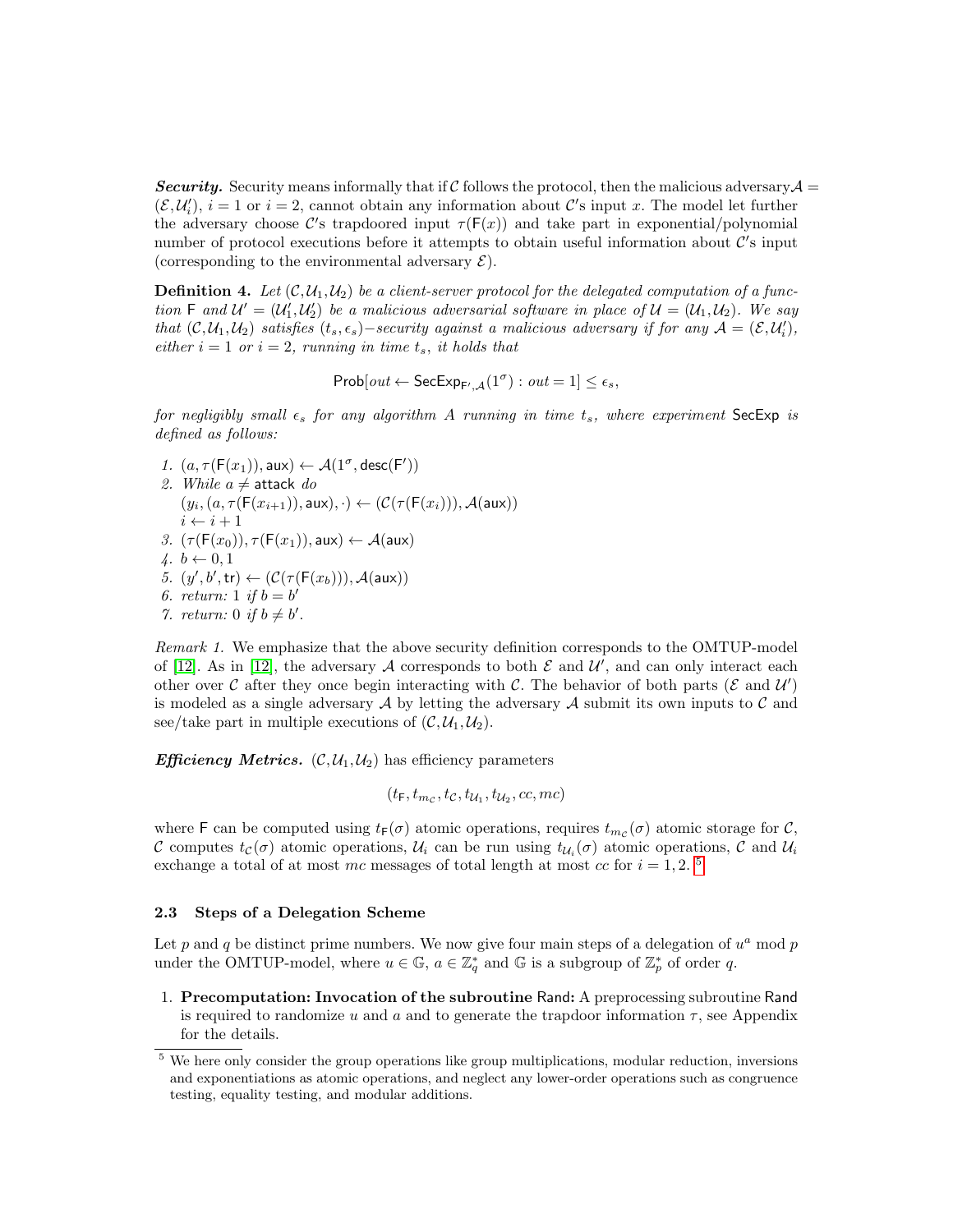- 2. **Randomizing**  $a \in \mathbb{Z}_q^*$  and  $u \in \mathbb{G}$ . The base u and the exponent a are both randomized by C by performing only modular multiplications (MMs) in  $\mathbb{Z}_q^*$  and G with the values from Rand using the trapdoor information  $\tau$ .
- 3. Delegation to servers. The randomized elements are queried to the servers  $\mathcal{U}_1$  and  $\mathcal{U}_2$  by using  $\tau$ . For  $i = 1, 2, U_i(\tau(\alpha), \tau(h))$  denotes the delegation of  $h^{\alpha}$  mod p with  $\alpha \in \mathbb{Z}_q^*$ ,  $h \in \mathbb{G}$ using the trapdoor information  $\tau$  in order to *disguise* the parameters p, q, whence the concrete description of G.
- 4. Verification of the delegated computation. Upon receiving the outputs of  $\mathcal{U}_1$  and  $\mathcal{U}_2$ , the validity of the delegated computation is verified by comparing the received data with some elements from Rand. If the verification fails, an error message  $\perp$  is returned.
- 5. Derandomizing outputs and computing  $u^a$  mod p. If the verification is successful, then  $u^a$  mod p is computed by C by performing only MMs.

# 3 Verifiability Issues in Two Recent Delegation Schemes

In this section, we show two verifiability issues for recently proposed delegation schemes appeared in INDOCRYPT 2016 [\[14\]](#page-17-4) and AsiaCCS 2016 [\[18\]](#page-17-1). We recall the original schemes briefly before the attacks to give a self-contained paper and make the attacks easily understandable for readers.

### 3.1 An Attack on the Verifiability of Kuppusamy and Rangasamy's Scheme from INDOCRYPT 2016

Using CRT, Kuppusamy and Rangasamy proposed a highly efficient secure delegation scheme for **ME**s in subgroups of  $\mathbb{Z}_p^*$  [\[14\]](#page-17-4).

The scheme in [\[14\]](#page-17-4) takes as inputs the base  $u \in \mathbb{G}$  and the exponent  $a \in \mathbb{Z}_q^*$ , and outputs the value  $u^a \mod p$ , where  $\mathbb{G} = \langle g_1 \rangle$  is a subgroup of  $\mathbb{Z}_p^*$  of prime order q.

**Initialization:** Set  $n = pr_1r_2$  for distinct primes  $r_1 \neq p$  and  $r_2 \neq p$  and subgroups  $\mathbb{G}_1, \mathbb{G}_2$  of  $\mathbb{Z}_{r_1}^*$  and  $\mathbb{Z}_{r_2}^*$  of distinct prime orders  $q_1 \neq q$  and  $q_2 \neq q$ , respectively. By using a preprocessing technique described in Appendix, the value  $(\theta, g_1^{\theta}) \in \mathbb{Z}_p^* \times \mathbb{G}$  is computed; and  $x \in \mathbb{Z}_n$  is constructed by CRT with

 $x \equiv u \cdot g_1^{\theta} \bmod p$ ,  $x \equiv h \bmod r_1$ , and  $x \equiv g_2 \bmod r_2$ .

**Masking the value**  $a$ . C invokes a preprocessing technique to obtain the pairs  $(\alpha, g_2^{\alpha}) \in \mathbb{Z}_{r_2}^* \times \mathbb{G}_2$ and  $(\beta, g_2^{\beta}) \in \mathbb{Z}_{r_2}^* \times \mathbb{G}_2$ . Then,  $\mathcal C$  computes

1.  $a_1 \equiv a - \alpha \mod q$ , 2.  $a_2 \equiv a - \beta \mod q$ .

Queries to  $\mathcal{U}_1$ . C invokes a preprocessing technique once more to obtain the pair  $(t, g_1^t) \in \mathbb{Z}_p^* \times \mathbb{G}$ , and sends the following query to  $\mathcal{U}_1$  in random order:

1.  $\mathcal{U}_1(a_1, x, n) \longleftarrow D_{11} \equiv x^{a_1} \bmod n$ , 2.  $\mathcal{U}_1(\beta, x, n) \longleftarrow D_{12} \equiv x^{\beta} \bmod n$ , 3.  $\mathcal{U}_1(-a\theta/t, g_1^t, p) \longleftarrow D_{13} \equiv g_1^{-a\theta} \bmod p.$ 

Queries to  $U_2$ . Similarly, C sends the following query to  $U_2$  in random order:

1.  $\mathcal{U}_2(a_2, x, n) \longleftarrow D_{21} \equiv x^{a_2} \bmod n$ , 2.  $\mathcal{U}_2(-a\theta/t, g_1^t, p) \longleftarrow D_{22} \equiv g_1^{-a\theta} \bmod p.$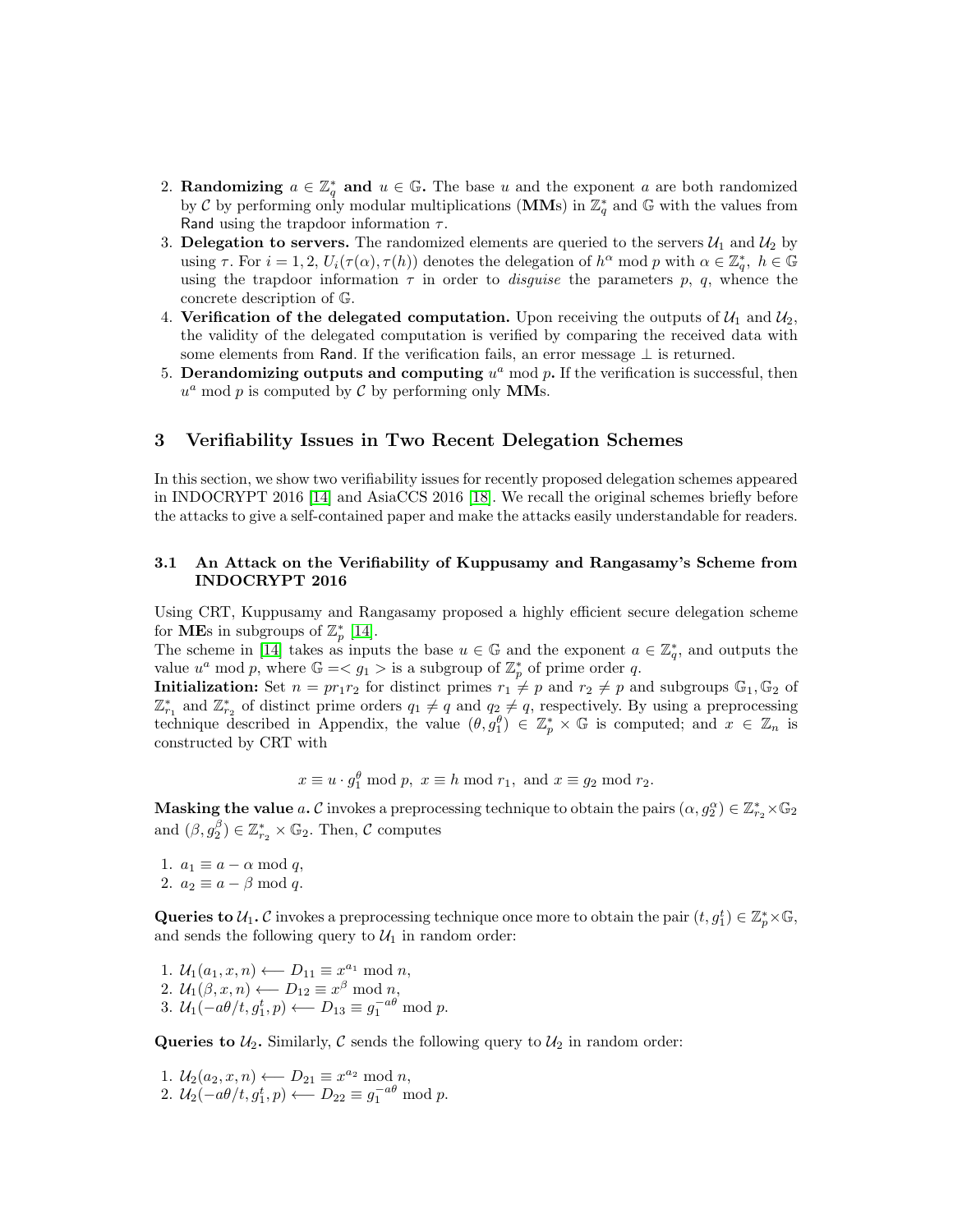Verification.  $C$  verifies

$$
- g_2^{\beta} \stackrel{?}{=} D_{12} \bmod r_2,
$$
  
- 
$$
D_{11} \cdot g_2^{\alpha} \stackrel{?}{=} D_{12} \cdot D_{21} \bmod r_2,
$$
  
- 
$$
D_{13} \stackrel{?}{=} D_{22} \bmod p.
$$

**Recovering.** If the verification step passes successfully, then  $\mathcal{C}$  computes

<span id="page-7-0"></span>
$$
u^a \equiv D_{12} \cdot D_{13} \cdot D_{21} \bmod p. \tag{1}
$$

If the verification step fails, then  $\mathcal C$  outputs  $\bot$ .

We now show that the scheme is unfortunately totally unverifiable.

**Attack:** Assume first that the server  $\mathcal{U}_1$  is malicious and  $\mathcal{U}_2$  is honest. Since the prime p is public,  $U_1$  can compute  $r_1r_2 = n/p$ , and return the bogus values

$$
Y_{11} := D_{11} + r_1 r_2 \text{ mod } n, \text{ and } Y_{12} := D_{12} + r_1 r_2 \text{ mod } n.
$$
 (2)

Now,  $U_1$  can successfully distinguish  $D_{11}$  and  $D_{12}$  from  $D_{13}$  with probability 1 since the first component of  $D_{13}$  is an element of G whereas the first components of  $D_{11}$  and  $D_{12}$  are elements of  $\mathbb{Z}_n$ . Afterwards, by the choices of the distinct primes  $p, r_1$  and  $r_2$ , and the properties  $Y_{12} \equiv$  $D_{12}$  mod  $r_2$  and  $Y_{11} \equiv D_{11}$  mod  $r_2$ ,  $U_1$  can pass the verification step with  $Y_{11}$  and  $Y_{12}$  instead of using  $D_{11}$  and  $D_{12}$ , respectively. This leads to the bogus final output

$$
Y_{12} \cdot D_{21} \cdot D_{13}
$$

instead of the actual output  $u^a = D_{12} \cdot D_{13} \cdot D_{22}$  given in Congruence [\(1\)](#page-7-0). Similarly, a malicious  $U_2$  can successfully distinguish  $D_{21}$  from  $D_{22}$  with probability 1 since the first component of  $D_{22}$  is an element of G whereas the first component of  $D_{21}$  is an element of  $\mathbb{Z}_n$ . Then,  $\mathcal{U}_2$  can act as the untrusted server by computing

$$
Y_{21} \equiv D_{21} + r_1 r_2 \mod r_2. \tag{3}
$$

Afterwards, by the choices of the distinct primes p,  $r_1$  and  $r_2$  and the property  $Y_{21} \equiv D_{21} \mod r_2$ ,  $U_2$  can pass the verification step with the bogus value  $Y_{21}$ . This results in the output

$$
D_{12}\cdot Y_{21}\cdot D_{13}
$$

instead of  $u^a = D_{12} \cdot D_{13} \cdot D_{21}$  given in Congruence [\(1\)](#page-7-0). Hence, the scheme in [\[14\]](#page-17-4) is unfortunately totally unverifiable and the claim regarding full verifiability [\[14,](#page-17-4) Thm. 2, pp. 90] does not hold.

### 3.2 An Attack on the Verifiability of Ren et al.'s Simultaneous Delegation Scheme from AsiaCCS 2016

Ren et al. proposed the first fully verifiable two-round secure delegation scheme for GEs together with a delegation scheme of  $n$  simultaneous **ME**s [\[18\]](#page-17-1).

The delegation scheme for n simultaneous  $MEs$  in [\[18\]](#page-17-1) takes as inputs the base elements  $u_1, \dots, u_n \in \mathbb{G}$  and the exponents  $a_1, \dots, a_n \in \mathbb{Z}_q^*$ , and outputs  $u_1^{a_1} \dots u_n^{a_n} \mod p$ , where p is a prime number,  $\mathbb{G} = \langle g \rangle$  is a subgroup of  $\mathbb{Z}_p^*$  of prime order q.

By using a preprocessing technique described in Appendix, the values

$$
(\alpha, v=g^\alpha),\ (\beta, \mu=g^\beta),\ (t_1,g^{t_1}),\ (t_2,g^{t_2})\in \mathbb{Z}_q^*\times \mathbb{G}
$$

is computed. Furthermore, two blinding tuples  $(b, b^{-1}, g^{-b})$ ,  $(c, c^{-1}, g^{-c})$  is also computed at the precomputation step. Note that since no preprocessing techniques are known, the inverses  $b^{-1}$ and  $c^{-1}$  are required to be computed by C or another (honest) server.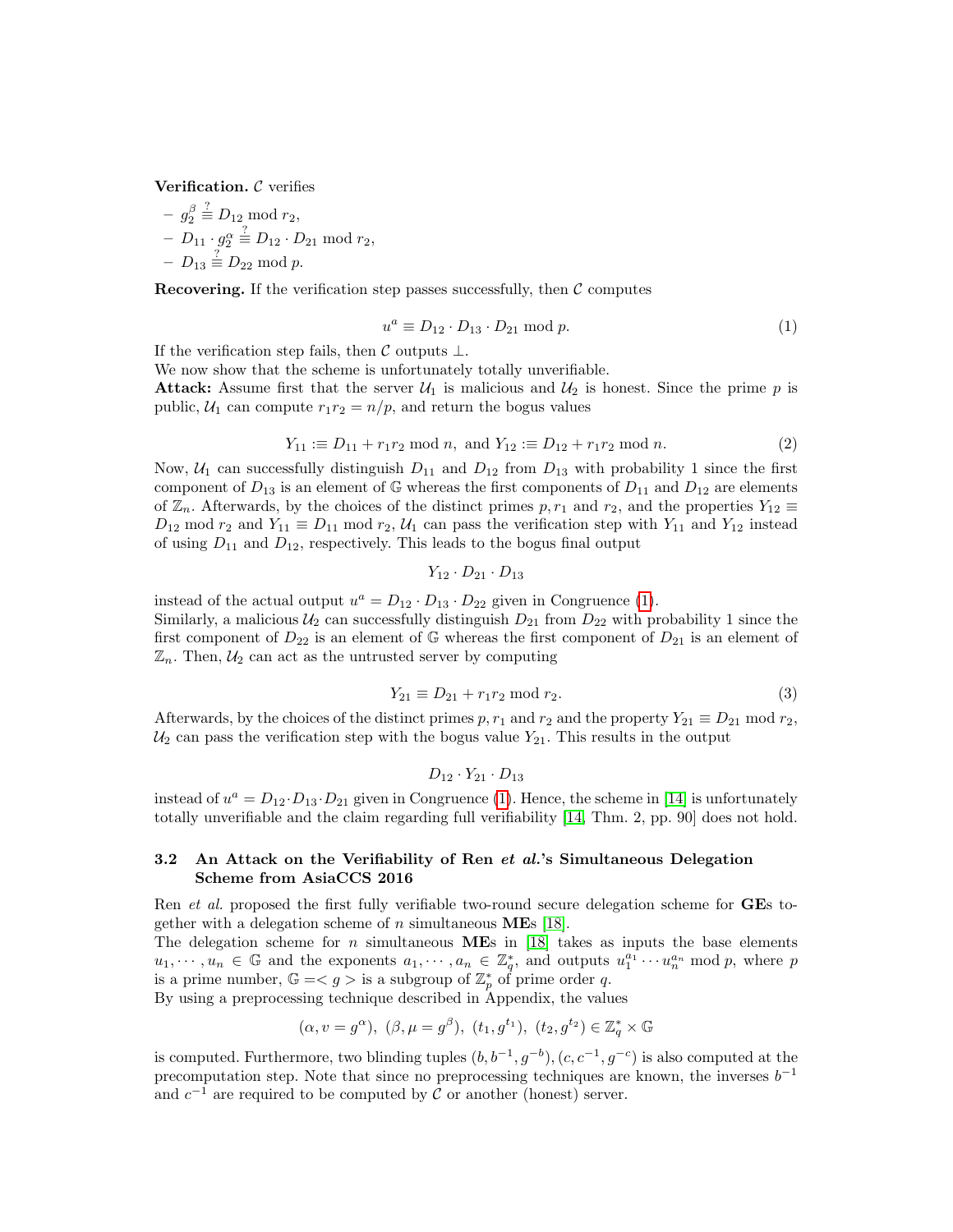Masking.  $C$  splits

$$
u_1^{a_1} \cdots u_n^{a_n} \equiv (vw_1)^{a_1} \cdots (vw_n)^{a_n} \bmod p
$$
  

$$
\equiv g^{\alpha(a_1 + \cdots a_n)} w_1^{a_1} \cdots w_n^{a_n} \bmod p
$$
  

$$
\equiv g^{\beta} g^{\gamma} w_1^{a_1} \cdots w_n^{a_n} \bmod p
$$

with  $w_i = u_i/v$  and  $\gamma = ((\sum_{i=1}^n a_i)\alpha - \beta)$  for  $1 \le i \le n$ .

**First Queries** C chooses a random  $i \in \{1, 2, \dots, n\}$  sends the following queries to  $\mathcal{U}_1$  in random order:

1.  $U_1(b/t_1, w_i g^{t_1}) \longleftarrow D_{111} \equiv w_i^{b/t_1} g^b \bmod p,$ 2.  $\mathcal{U}_1(b/t_1, (\prod_{j=1, i \neq j}^n w_j)g^{t_1}) \leftarrow D_{112} \equiv (\prod_{j=1, i \neq j}^n)^n w_j^{b/t_1} g^b \mod p,$ 

Similarly,  $\mathcal C$  sends the following queries to  $\mathcal U_2$  in random order:

1.  $U_2(c/t_1, w_i g^{t_1}) \longleftarrow D_{211} \equiv w_i^{c/t_1} g^c \bmod p,$ 2.  $\mathcal{U}_2(c/t_1, (\prod_{j=1, i \neq j}^n w_j)g^{t_1}) \longleftarrow D_{212} \equiv (\prod_{j=1, i \neq j}^n)^n w_j)^{c/t_1} g^b \bmod p.$ 

Upon receiving  $D_{11i}$  and  $D_{21i}$  from  $\mathcal{U}_1$  and  $\mathcal{U}_2$ ,  $i = 1, 2, \mathcal{C}$  computes

$$
W_b := w_i^{b/t_1} \equiv D_{111}g^{-b}, \ \ (\prod_{j=1, i \neq j}^n w_j)^{b/t_1} \equiv D_{112}g^{-b},
$$
  

$$
W_c := w_i^{c/t_1} \equiv D_{211}g^{-c}, \ \ (\prod_{j=1, i \neq j}^n w_j)^{c/t_1} \equiv D_{212}g^{-c}.
$$

**Second Queries**  $\mathcal{C}$  sends the following queries to  $\mathcal{U}_1$  in random order:

1.  $\mathcal{U}_1(\gamma/t_2, g^{t_2}) \longleftarrow D_{12} \equiv g^{\gamma} \bmod p,$ 2.  $U_1(a_j - c/t_1, w_j) \longleftarrow D_{13j} \equiv w_j^{a_j - c/t_1} \bmod p$  for  $1 \le j \le n, i \ne j$ , 3.  $U_1(a_it_1/c, w_i^{c/t_1}) \longleftarrow D_{13i} \equiv w_i^{a_i} \bmod p.$ 

Similarly,  $\mathcal C$  sends the following queries to  $\mathcal U_2$  in random order:

1.  $\mathcal{U}_2(\gamma/t_2, g^{t_2}) \longleftarrow D_{22} \equiv g^{\gamma} \bmod p,$ 2.  $\mathcal{U}_2(a_j - b/t_1, w_j) \longleftarrow D_{23j} \equiv w_j^{a_j - b/t_1} \bmod p$  for  $1 \le j \le n, i \ne j$ , 3.  $\mathcal{U}_2(a_i t_1/b, w_i^{b/t_1}) \longleftarrow D_{23i} \equiv w_i^{a_i} \text{ mod } p.$ 

Verification of the Output-Correctness of  $\{\mathcal{U}_1, \mathcal{U}_2\}$ . Upon receiving the queries  $D_{12}, D_{13i}$ and  $D_{13j}$  from  $U_1$ , and  $D_{22}$ ,  $D_{23i}$  and  $D_{23j}$  from  $U_2$  for  $1 \le j \le n$ ,  $C$  verifies

1.  $D_{12} \equiv D_{22} \bmod p$ , 2.  $D_{13i} \stackrel{?}{\equiv} D_{23i} \bmod p$ , 3.  $T := W_c \cdot \prod_{j=1}^n D_{13j} \stackrel{?}{=} W_b \cdot \prod_{j=1}^n D_{23j} \text{ mod } p.$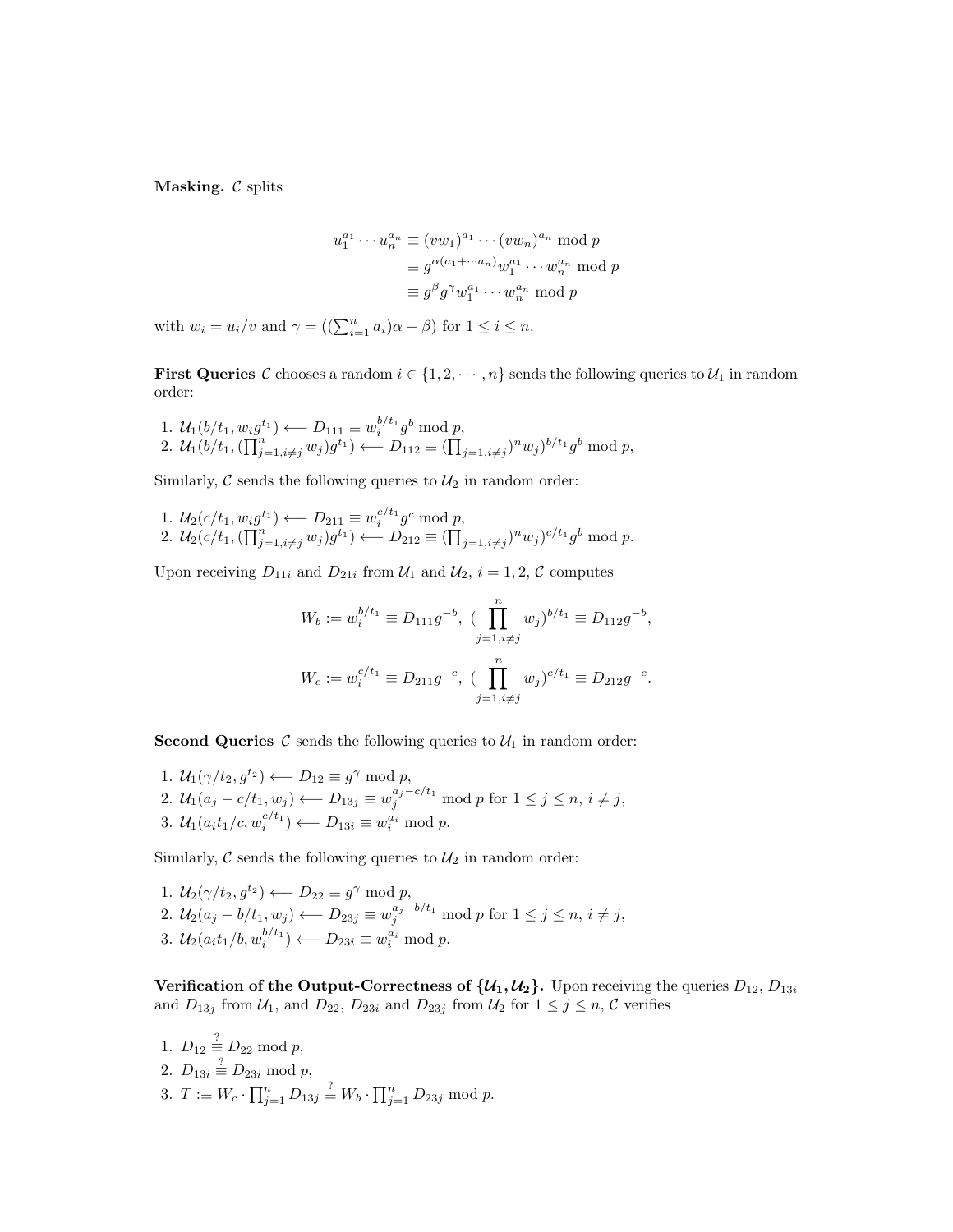Recovering. If every congruence in the verification step holds, then  $\mathcal C$  believes that the values have been computed correctly. It outputs

$$
u_1^{a_1} \cdots u_n^{a_n} \equiv g^\beta \cdot D_{12} \cdot T \bmod p. \tag{4}
$$

If the verification step fails, then  $\mathcal C$  outputs  $\perp$ .

We now show that the author's claim [\[18,](#page-17-1) Thm. 4.2, pp. 298] does not hold.

**Attack:** Assume without loss of generality that the server  $\mathcal{U}_2$  is malicious and  $\mathcal{U}_1$  is honest. Then,  $U_2$  chooses a random  $\theta \in \mathbb{G}$  and sends the bogus value

$$
T_{212} \equiv D_{212} \cdot \theta
$$

instead of  $D_{212}$  after correctly distinguishing  $D_{212}$  from  $D_{211}$  with probability at least 1/2. Then,  $\mathcal C$  computes

$$
\Theta := \theta \left( \prod_{j=1, i \neq j}^{n} w_j \right)^{c/t_1} \equiv T_{212} g^{-c}.
$$

In order to pass the verification step with  $\Theta \cdot T$  instead of T,  $\mathcal{U}_2$  requires to find an output  $T_{23j}$ with  $T_{23j} \notin \{D_{22}, D_{23i}\}$ , i.e.  $T_{23j} \equiv D_{23j} \mod n$  for some  $i \neq j$ , and sends  $\theta \cdot T_{23j}$  instead of  $T_{23j}$ . Now, since there are  $n(n+1)/2$  pairs from the set

$$
D := \{D_{22}, D_{231}, \cdots, D_{23n}\}
$$

we totally have  $n(n-1)$  possibilities for  $T_{23j}$  corresponding to a single component of such a pair. If  $(\Theta_1, \Theta_2)$  is a pair from the set D. Then,

- 1. there exists 2 values for  $T_{23j}$  which can be detected by C corresponding to the single pair with  $(\Theta_1, \Theta_2) \equiv (D_{22}, D_{23i}) \bmod p$ ,
- 2. there exists  $n-1$  values of  $T_{23j}$  which can be detected by C corresponding to the pairs of the form  $(\Theta_1, \Theta_2)$  with  $T_1 = \Theta_1 \equiv D_{22}$  and  $\Theta_2 \not\equiv D_{23i}$ ,
- 3. there exists  $n-1$  values of  $T_{23j}$  which can be detected by C corresponding to the pairs of the form  $(\Theta_1, \Theta_2)$  with  $T_{23j} = \Theta_1 \equiv D_{23i}$  and  $\Theta_2 \not\equiv D_{12}$ .

Therefore, there exist

$$
n(n+1) - 2 - (n-1) - (n-1) = n(n+1) - 2n = n(n-1)
$$

possible values for  $T_{23j}$  with  $T_{23j} \notin \{D_{22}, D_{23i}\}.$  Combining with the probability of correctly guessing the position of  $D_{232}$ , the server  $\mathcal{U}_2$  can cheat C with a probability at least  $\frac{n(n-1)}{2n(n+1)}$  $\frac{n-1}{2(n+1)}$ . Hence, the scheme is verifiable with a probability at most  $1-\frac{n-1}{2(n+1)}$  instead of the author's claim that the scheme would be verifiable with a probability  $1 - \frac{1}{2n(n+1)}$ . Thereby it also leads to a bogus output  $\theta u_1^{a_1} \cdots u_n^{a_n}$ .

For example with  $n = 10$  and  $n = 100$ , the scheme is verifiable only with probabilities at most  $13/22 \approx 0.5909$  and  $103/202 \approx 0.5099$  instead of the claims with probabilities  $219/220 \approx 0.9955$ and 20199/20200  $\approx 0.9999$ , respectively. Clearly, the verification probability becomes 1/2 if n tends to infinity.

# <span id="page-9-0"></span>4 HideP: A Secure Fully Verifiable One-Round Delegation Scheme for Modular Exponentiations

In this section, we introduce our secure delegation scheme HideP in the OMTUP-model. Let  $\mathbb{G} = \langle g \rangle$  denote the multiplicative subgroup of  $\mathbb{Z}_p^*$  of prime order q with a fixed generator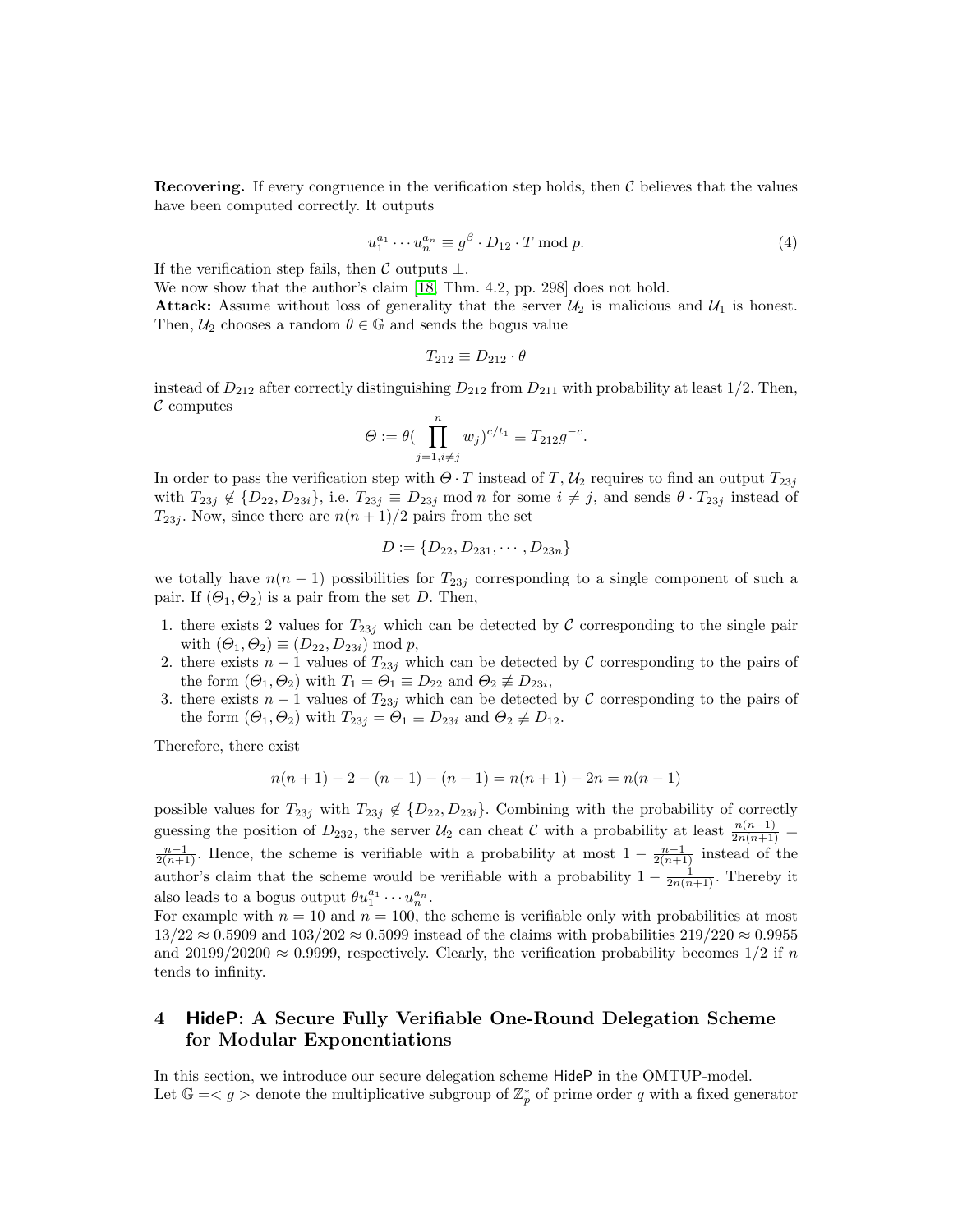$g \in \mathbb{G}$ . Our scheme HideP uses another prime  $r \neq p$  of length  $\sigma_1$  (e.g. p and r are of about the same size) such that  $\mathbb{G}_1$  is a subgroup of prime order  $q_1$  of length  $\sigma_2$  (e.g. q and  $q_1$  are of about the same size). We set  $n := p \cdot r$  and  $m := q_1 \cdot q$ . Note that HideP uses the prime number p as a trapdoor information, i.e. p must be kept secret to both  $\mathcal{U}_1$  and  $\mathcal{U}_2$ .

Throughout the section  $\mathcal{U}_i(\alpha, h)$  denotes that  $\mathcal{U}_i$  takes  $(\alpha, h) \in \mathbb{Z}_m^* \times \mathbb{Z}_n^*$  as inputs, and outputs  $h^{\alpha}$  mod *n* for  $i = 1, 2$ , as described in Section [\(2\)](#page-2-1).

#### 4.1 HideP: A Secure Fully Verifiable One-Round Delegation Scheme

Our aim is to delegate  $u^a \mod p$  with  $a \in \mathbb{Z}_q^*$  and  $u \in \mathbb{G}$ .

We now describe our scheme HideP. Public and private parameters of HideP are given as follows: Public parameter: n,

**Private parameters:** Prime numbers p, r, q, and  $q_1$ , description of the subgroup  $\mathbb{G}$  of  $\mathbb{Z}_p^*$  of order  $q, u \in \mathbb{G}, a \in \mathbb{Z}_q^*$ ..<sup>[6](#page-10-0)</sup>

Additionally, the static values

$$
Q_r := r \cdot (r^{-1} \bmod p) \bmod n, \ Q_p := p \cdot (p^{-1} \bmod r) \bmod n,
$$
 (5)

$$
Q_{q_1} := q_1 \cdot (q_1^{-1} \bmod q) \bmod m, \ Q_q := q \cdot (q^{-1} \bmod q_1) \bmod m,
$$
 (6)

and

$$
R := g \cdot Q_r + g_1 \cdot Q_p \mod n \tag{7}
$$

are calculated at the initialization of HideP.

Precomputation. Using the existing preprocessing technique or a delegated version Rand as described in Appendix,  $\mathcal C$  first outputs

$$
(G_t \equiv g^t Q_r \mod n, \ G_{\gamma t} \equiv g^{\gamma t} Q_r \mod n, \ H_{\gamma t} \equiv g_1^{\gamma t} Q_p \mod n),
$$

$$
(H_{t_1} \equiv g_1^{t_1} Q_p \mod n, \ H_{t_2} \equiv g_1^{t_2} Q_p \mod n, \ g_1^t \mod r),
$$

and

$$
(\gamma^{-1} \bmod m, T_1 \equiv t_1 Q_q \bmod m, T_2 \equiv t_2 Q_q \bmod m)
$$

for random elements  $t_1, t_2, t \in \mathbb{Z}_m^*$  with  $t = t_1 + t_2$ .

**Masking.** The base u is randomized by  $\mathcal{C}$  with

$$
x_1 \equiv u \cdot G_t + H_{t_1} \bmod n,\tag{8}
$$

$$
x_2 \equiv uG_t + H_{t_2} \bmod n,\tag{9}
$$

$$
y \equiv G_{\gamma t} + H_{\gamma t} \text{ mod } n. \tag{10}
$$

<span id="page-10-0"></span> $6$  More precisely, hiding p enables the delegator to achieve the full verifiability in a single round unlike the fully verifiable scheme in [\[18\]](#page-17-1) which requires an additional round of communication. The reason is that it is possible for  $\mathcal C$  to send the randomized base and the exponent by a system of simultaneous congruences, and recover/verify the actual outputs by performing modular reductions (once modulo p for recovery, and once modulo r for verification) in a single round. Note that for a given  $p$  each client  $\mathcal C$  is required to use the same prime number r since otherwise p can be found by taking gcd's of different moduli.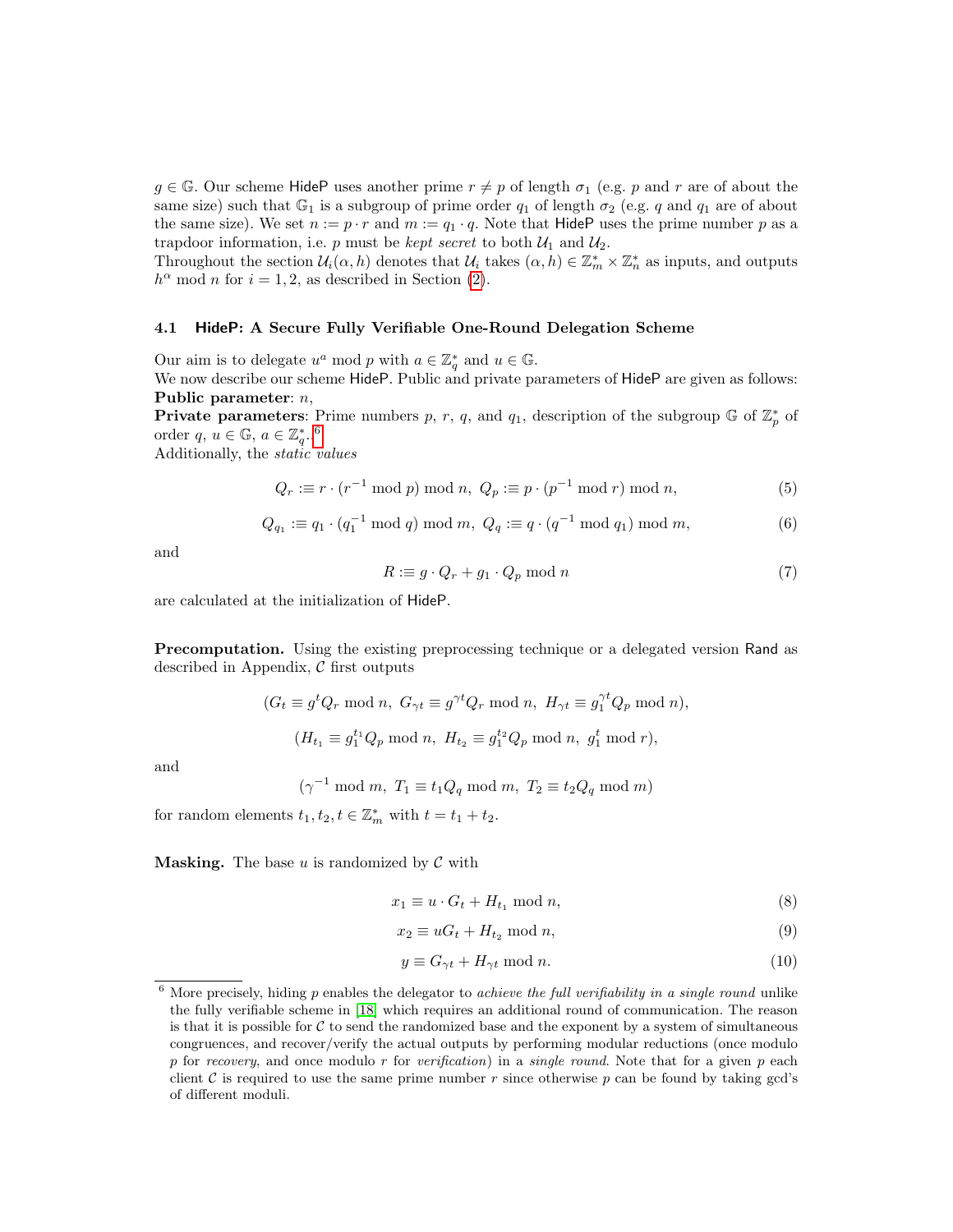Note that by CRT we have

$$
x_1 \equiv x_2 \equiv ug^t \bmod p, \ y \equiv g^{\gamma t} \bmod p,
$$

and

$$
x_1 \equiv g_1^{t_1} \bmod r, x_2 \equiv g_1^{t_2} \bmod r, y \equiv g_1^{\gamma t} \bmod r.
$$

Then, the exponent a is first written as the sum of two randomly chosen elements  $a_1, a_2 \in \mathbb{Z}_m^*$ with  $a = a_1 + a_2$ . Then, the following randomizations are also computed by C

$$
\alpha_1 \equiv a_1 \cdot Q_{q_1} + T_1 \bmod m,\tag{11}
$$

$$
\alpha_2 \equiv a_2 \cdot Q_{q_1} + T_2 \mod m,\tag{12}
$$

$$
\alpha_3 \equiv -a \cdot \gamma^{-1} \bmod m. \tag{13}
$$

**Query to**  $\mathcal{U}_1$ **.**  $\mathcal{C}$  sends the following queries in random order to  $\mathcal{U}_1$ :

1.  $\mathcal{U}_1(\alpha_1, x_1) \longleftarrow X_1 \equiv x_1^{\alpha_1} \bmod n$ , 2.  $\mathcal{U}_1(\alpha_3, y) \longleftarrow Y_1 \equiv y^{\alpha_3} \bmod n.$ 

**Query to**  $\mathcal{U}_2$ **.** Similarly, C sends the following queries in random order to  $\mathcal{U}_2$ :

1.  $\mathcal{U}_2(\alpha_2, x_2) \longleftarrow X_2 \equiv x_2^{\alpha_2} \bmod n$ , 2.  $\mathcal{U}_2(\alpha_3, y) \longleftarrow Y_2 \equiv y^{\alpha_3} \bmod n.$ 

Verifying the Correctness of the Outputs of  $\{u_1, u_2\}$ . Upon receiving the queries  $X_1$ and  $Y_1$  from  $\mathcal{U}_1$ , and  $X_2$  and  $Y_2$  from  $\mathcal{U}_2$ , respectively, C verifies

<span id="page-11-0"></span>
$$
(X_1 \bmod r) \cdot (X_2 \bmod r) \stackrel{?}{=} g_1^t \tag{14}
$$

and

<span id="page-11-1"></span>
$$
Y_1 \stackrel{?}{\equiv} Y_2 \bmod n. \tag{15}
$$

Recovering  $u^a$ . If Congruences [\(14\)](#page-11-0) and [\(15\)](#page-11-1) hold simultaneously, then C believes that the values  $X_1$ ,  $X_2$ ,  $Y_1$  and  $Y_2$  have been computed correctly. It outputs

$$
u^{a} \equiv (X_{1} \bmod p) \cdot (X_{2} \bmod p) \cdot (Y_{1} \bmod p). \tag{16}
$$

If the verification step fails, then  $\mathcal C$  outputs  $\bot$ .

# 5 Security and Efficiency Analysis

In this section, we give the security analysis of HideP and give a detailed comparison with the previous schemes.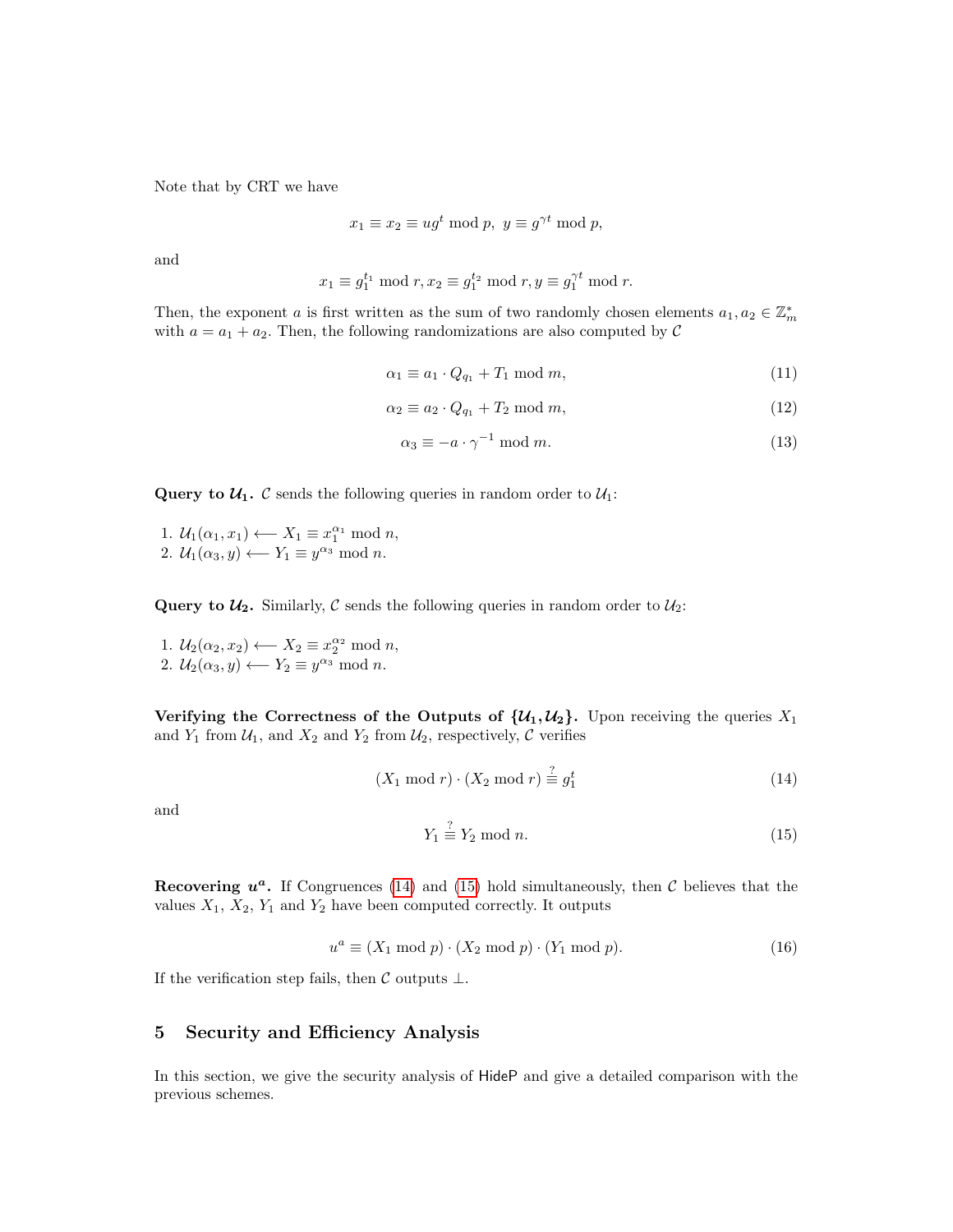#### 5.1 Security Analysis

<span id="page-12-0"></span>**Theorem 1.** Let F' be given by the exponentiation modulo  $n = pr$ , where the trapdoor information  $\tau$  is given by the primes p and  $r, p \neq r$ . Let further  $(C, U_1, U_2)$  be a one-client, two-server, one-round delegation protocol implementation of HideP. Let the adversary be given as  $A = (U', \mathcal{E})$  in the OMTUP-model (i.e.  $U' = (U'_1, U'_2)$  and at most one of  $U'_i$  is malicious with  $i = 1$  or  $i = 2$ ). Then, in the OMTUP-model, the protocol  $(C, U_1, U_2)$  satisfies

- 1. completeness for HideP,
- 2. security for the exponent a and the exponentiation  $u^a$  against any (computationally unrestricted) malicious adversary A, i.e.  $\epsilon_s = 0$ , and security for the base u with  $t_s = \text{poly}(\sigma)$ and  $\epsilon_s = \mathsf{Adv}_{\mathcal{A}'}^{\mathsf{Fact}}(\sigma)$ ,
- 3. full verifiability for any malicious adversary A, where  $t_v = \text{poly}(\sigma)$  and  $\epsilon_v = \text{Adv}_{\mathcal{A}}^{\text{Fact}}(\sigma)$ , and verifiability for any computationally unrestricted malicious adversary A with  $\epsilon_v = 1/2 + \epsilon$ , where  $\epsilon$  is negligibly small in  $\sigma$ ,
- 4. efficiency with parameters where  $(t_F, t_{mc}, t_C, t_{U_1}, t_{U_2}, cc, mc)$ , where
	- F can be computed by performing  $t_F = 1$  exponentiation modulo p
	- $-$  C's memory requirement is  $t_{m_c}$  consists of 1 output of the Rand scheme,
	- C can be run by expending  $t_c$  atomic operations consisting of 7 modular multiplications and 5 modular reductions (2 multiplications modulo p, 1 multiplication modulo r, 3 multiplications modulo m, 1 multiplication modulo n, 2 reductions modulo r, and 3 reductions modulo p),
	- $-\mathcal{U}_i, i = 1, 2$  computes  $t_{\mathcal{U}_i} = 2$  exponentiations modulo n for each  $i = 1, 2$ ,
	- C and  $U_i$  exchange a total of at most mc = 4 messages of total length cc consisting of 2 elements modulo m and 2 elements modulo n for  $i = 1, 2$ .

Proof. We first note that the efficiency results can easily be verified by inspecting the description of HideP for the efficiency parameters given above. Throughout the rest of the proof we assume without loss of generality that  $\mathcal{U}_1$  is a malicious server, i.e. adversary is given as  $\mathcal{A} = (\mathcal{U}_1, \mathcal{E})$ .

Completeness. We first prove the completeness of the verification step. Since the same base y and the exponent  $\alpha_3$  are delegated to both  $\mathcal{U}_1$  and  $\mathcal{U}_2$ , the congruence  $Y_1 \equiv Y_2 \equiv y^{\alpha_3}$  holds by the OMTUP assumption. Furthermore, by the choice of  $T_1 \equiv t_1 Q_q$ ,  $T_2 \equiv t_2 Q_q$ , we have the congruences

$$
a_1Q_{q_1} + T_1 \equiv t_1 \mod q_1, \ a_2Q_{q_1} + T_2 \equiv t_2 \mod q_1.
$$

Then, together with the equality  $t = t_1 + t_2$  the following congruence holds:

$$
(X_1 \bmod r) \cdot (X_2 \bmod r) \equiv (x_1^{\alpha_1} \bmod r) \cdot (x_2^{\alpha_2} \bmod r)
$$

$$
\equiv g_1^{t_1} \cdot g_1^{t_2} \bmod r
$$

$$
\equiv g_1^{t_1+t_2} \bmod r
$$

$$
\equiv g_1^t \bmod r.
$$

Hence, the result follows for the verification step. Then, the result follows by the congruences

$$
a_1Q_{q_1} + T_1 \equiv a_1 \mod q, \ a_2Q_{q_1} + T_2 \equiv a_2 \mod q,
$$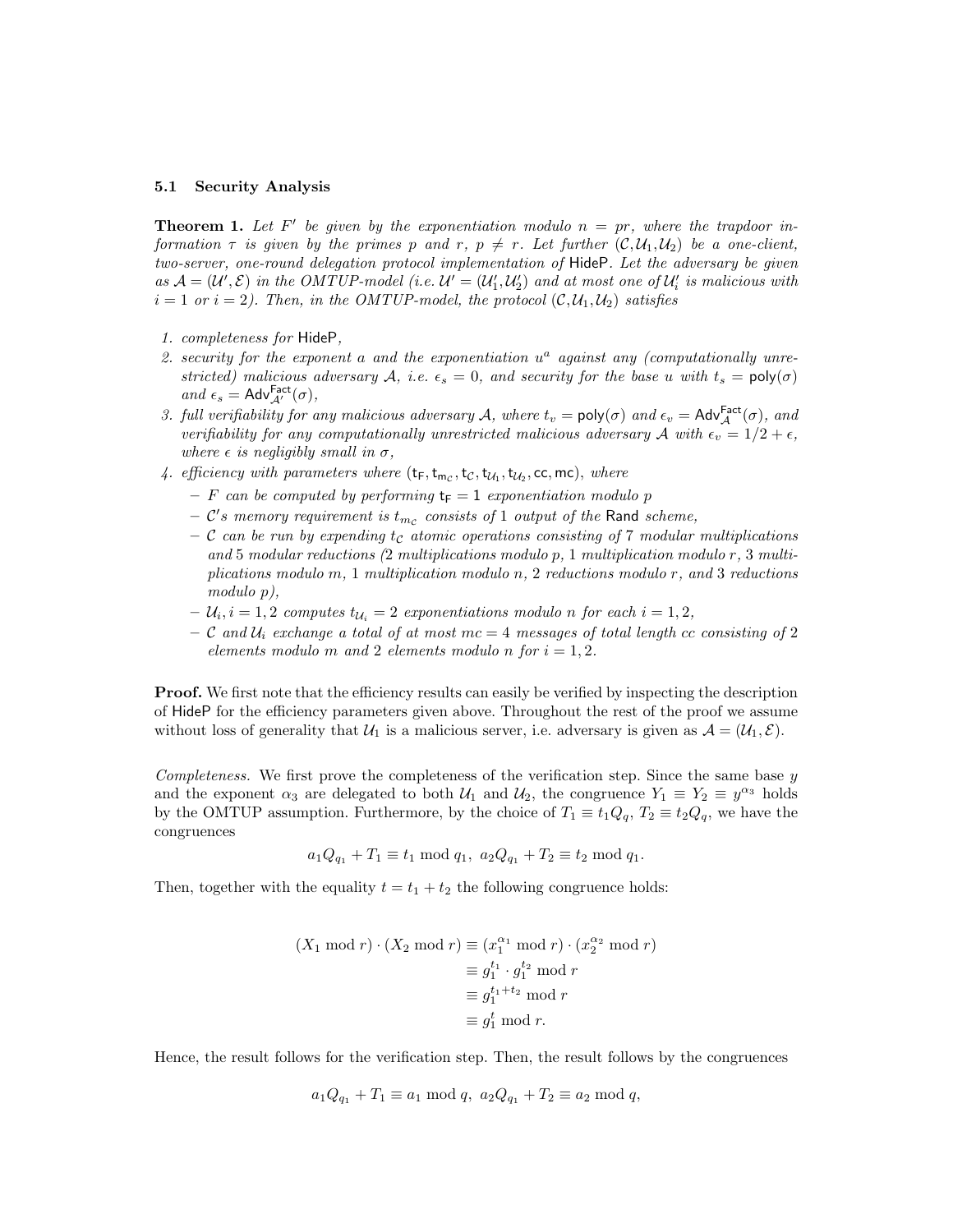the equality  $a = a_1 + a_2$  and Lagrange's theorem

$$
(X_1 \cdot X_2 \mod p) \cdot (Y_1 \mod r) \equiv (x_1^{\alpha_1} \cdot x_2^{\alpha_2} \mod p) \cdot (y^{\alpha_3} \mod p)
$$
  

$$
\equiv (ug^t)^{a_1} \cdot (ug^t)^{a_2} \cdot g^{-at\gamma\gamma^{-1}} \mod p
$$
  

$$
\equiv (ug^t)^{a_1+a_2} \cdot g^{-at} \mod p
$$
  

$$
\equiv (ug^t)^a \cdot g^{-at} \mod p
$$
  

$$
\equiv u^a \cdot g^{at} \cdot g^{-at} \mod p
$$
  

$$
\equiv u^a \cdot g^{at-at} \mod p
$$
  

$$
\equiv u^a \mod p.
$$

Security. We argue that HideP satisfies security under the OMTUP-model due to the following observations:

- 1. On a single execution of  $(C, U_1, U_2)$  the input  $(\alpha, x)$  in the query sent by C to the adversary  $\mathcal{A} = (\mathcal{U}_1, \mathcal{E})$  does not leak any information about u, a and  $u^a$ . The reason is that
	- u is randomized by multiplying with  $g^t$  which is random. Hence, the adversary A cannot obtain any useful information about u even if the factors  $p, r$  of n are known,
	- a is randomized by  $a_1$  and  $a_2$  and  $a_3$ . Hence A cannot obtain any useful information about a by obtaining  $a_1$  through  $x_1$  and  $a\gamma$  mod p even if it knows the factors p, r and  $q, q_1$  of n and m, respectively.
	- To obtain useful information about  $u^a$ , A requires to know  $x_2$  which is random and not known by the OMTUP assumption.
- 2. Even if the adversary A sees multiple executions of  $(C, U_1, U_2)$  wherein the inputs of C are adversarially chosen,  $A$  cannot obtain any useful information about the exponent  $a$  chosen by C, and the desired exponentiation  $u^a$  in a new execution since logical divisions of  $a = a_1 + a_2$ at each execution involve freshly generated random elements. This implies that  $\epsilon_s = 0$  for the exponent a and the output  $u^a$  mod p. Assume that A can break the secrecy of the base  $u$  with a non-negligible probability. In particular, it can obtain useful information about both elements  $u \cdot G_T$  and  $ug^t$  with a non-negligible probability, where  $G_T \equiv g^t \mod p$  for some t. Then, A can obtain  $gcd((uG_T - ug^t), n)$ . This gives the factors p and r of n with a non-negligible probability as  $u \cdot G_T \equiv ug^t \mod p$  holds. This implies that  $t_s = \text{poly}(\sigma)$  and  $\epsilon_s$ is at most  $\mathsf{Adv}_{\mathcal{A}}^{\mathsf{Fact}}(\sigma)$ , i.e.  $(\mathcal{C}, \mathcal{U}_1, \mathcal{U}_2)$  is a secure implementation of HideP if the factorization problem is intractable .

In particular, these arguments show that  $(C, \mathcal{U}_1, \mathcal{U}_2)$  provides unconditional security for the exponent  $a$  and the output  $u^a$  against any (computationally unrestricted) adversary and security for the base u against any polynomially bounded adversary.

Verifiability. Since  $Y_1$  and  $Y_2$  both have the same base and exponent elements,  $\mathcal{U}_1$  cannot cheat the delegator C by manipulating  $Y_1$  by the OMTUP assumption. This means that  $\mathcal{U}_1$  can only pass the verification step by manipulating the output  $X_1$ . Hence, the result  $\epsilon_p = 1/2 + \epsilon$  (where  $\epsilon$  is negligibly small in the security parameter  $\sigma$ ) holds for any adversary  $\mathcal{U}_1$  since  $\mathcal{U}_1$  needs to know the correct position of  $x_1$  which has at most  $1/2$ . We now show that if there exists an adversary  $A$  that breaks the verifiability property with a non-negligible probability, then  $A$  can be used to effectively solve the factorization problem. Assume now that  $\mathcal{U}_1$  as a malicious server passes the verification step with a bogus output  $Z_1$  (instead of  $X_1 = x_1^{\alpha_1}$ ) with a non-negligible probability. Then, the following congruence must hold for any arbitrary output  $X_2$  of the honest server  $\mathcal{U}_2$ 

<span id="page-13-0"></span>
$$
Z_1 X_2 \equiv X_1 . X_2 \equiv g_1^t \bmod r \tag{17}
$$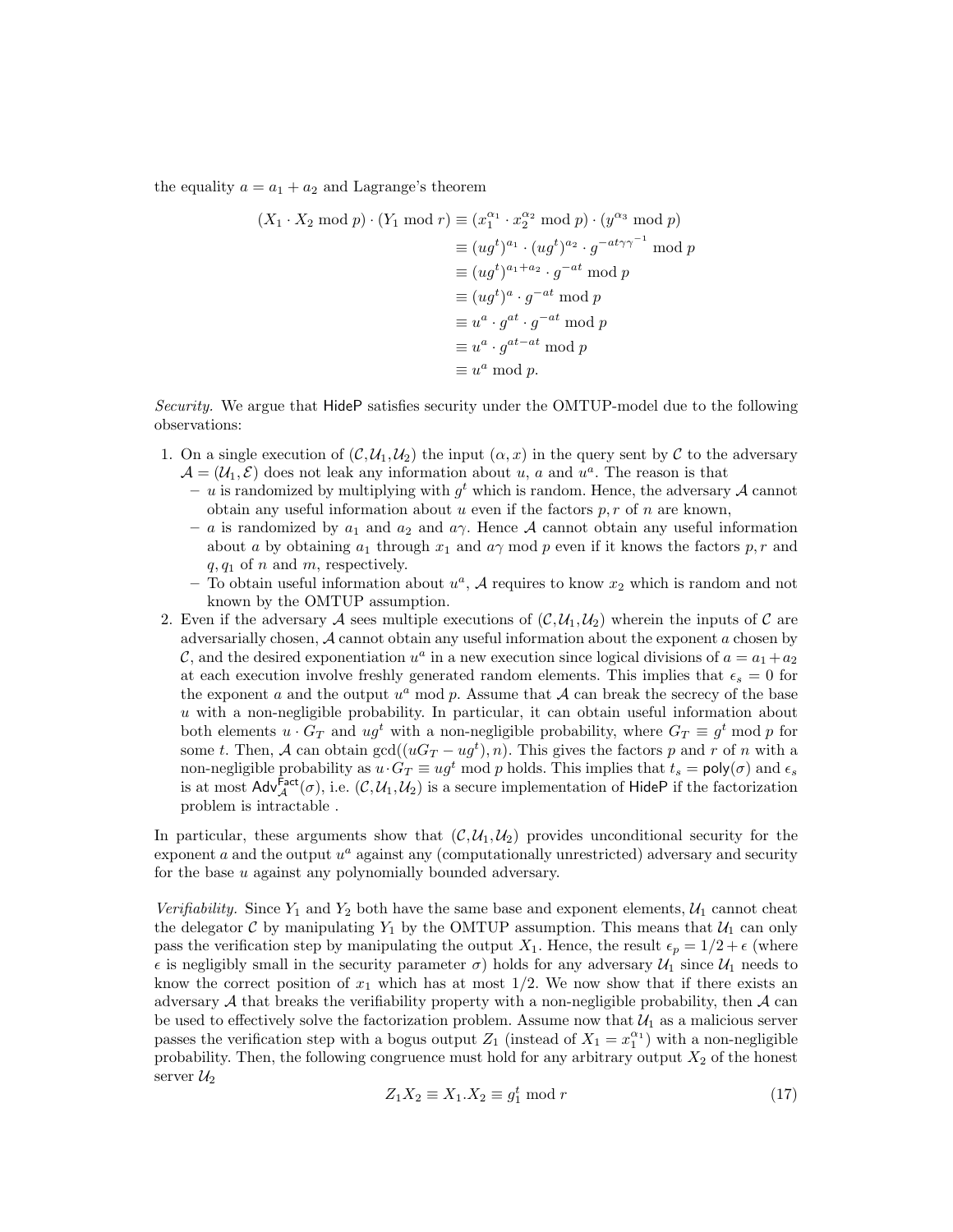with a non-negligible probability. This implies that  $\mathcal{U}_1$  can decide whether the congruence  $Z_1 \equiv$  $X_1$  mod r holds with a non-negligible probability. We note that  $Z_1 \not\equiv 0 \mod r$  as otherwise Congruence [17](#page-13-0) cannot hold with  $g_1^t \neq 0 \text{ mod } r$ . This implies that  $Z_1 - X_1 \equiv 0 \text{ mod } r$  and that  $Z_1 \not\equiv 0 \mod r$ . From the inequality  $Z_1 - X_1 < n$  (when the representatives are considered as integers), it follows that  $U_1$  can compute  $gcd(Z_1 - X_1, n) = r$  with a non-negligible probability. Hence,  $U_1$  can obtain information about both the factors p and r of n with a non-negligible probability. This implies that  $t_v = \text{poly}(\sigma)$  and  $\epsilon_v$  is at most  $\text{Adv}_{\mathcal{A}}^{\text{Fact}}(\sigma)$ .

|                                                  |              |            |               |                             |    | Secret $p \neq \mathbf{MMs}$ $\neq$ Servers $\neq$ Rounds $\neq$ Queries Verifiability |
|--------------------------------------------------|--------------|------------|---------------|-----------------------------|----|----------------------------------------------------------------------------------------|
| $\left  \left[ 12\right] \right. \mathrm{TC'}05$ | $\mathbf{n}$ | 509        |               |                             |    | 1/2                                                                                    |
| $[9]$ ESORICS'12                                 | $\mathbf{n}$ | 307        | 2             |                             |    | 2/3                                                                                    |
| $[20]$ ESORICS'14                                | no           | 508        |               |                             |    | 1/2                                                                                    |
| $(x = 2^{64})$                                   |              |            |               |                             |    |                                                                                        |
| [13] IJIS'16 $(c = 4)$                           | no           | <b>200</b> |               | 9                           | 60 | 9/10                                                                                   |
| [18] Asia $CCS'16$                               | no           | 512        | 2             | $\mathcal{D}_{\mathcal{L}}$ |    |                                                                                        |
| [14] INDOCRYPT'16]                               | $\mathbf{n}$ | 27         | 2             |                             |    |                                                                                        |
| [21] IEEE'17( $b = 16$ )                         | <b>ves</b>   | 69         |               |                             |    | 31/32                                                                                  |
| HideP                                            | yes          | 24         | $\mathcal{D}$ |                             |    |                                                                                        |

Table 1. Comparison of Computational and Communication Costs for C.

#### <span id="page-14-0"></span>5.2 Comparison

We now compare HideP with the previous delegation schemes for MEs. We denote by MM a modular multiplication,  $\overline{M}I$  a modular inversion, and  $\overline{M}R$  a modular reduction. Throughout the comparison we make the following assumptions:

- we regard 1 MM modulo n as  $\approx$  4 MMs modulo p,
- $-1$  MM modulo p and 1 MM modulo r cost approximately the same amount of computation,
- $-1$  MI is at worst 100 times slower than 1 MM (see [\[13\]](#page-17-0)),
- we regard 1 MR costs approximately 1 MM (e.g. by means of Barret's or Mongomery's modular reduction techniques).

We give the delegator's computational workload in Table 1 by considering the approximate number of  $\overline{\text{MMs}}$  modulo p. In particular, Table 1 compares computational cost and communication overhead of HideP with the previous schemes. It shows that HideP has not only the best computational cost but requires also only a single round with 4 queries (instead of 2 rounds and 6 queries when compared with the only scheme in the literature satisfying full verifiability [\[18\]](#page-17-1)).

### 6 Application: Verifiably Delegated Blind Signatures

Blind signatures were introduced by Chaum [\[7\]](#page-16-4) and allow a user to obtain the signature of another user in such a way that the signer do not see the actual message to be signed and the user without having knowledge of the signing key is able to get the message signed with that key. Blind signatures are useful in privacy preserving protocols. For example, in e-cash scenario, a bank needs to sign blindly the coins withdrawn by its users. Normally, in blind signature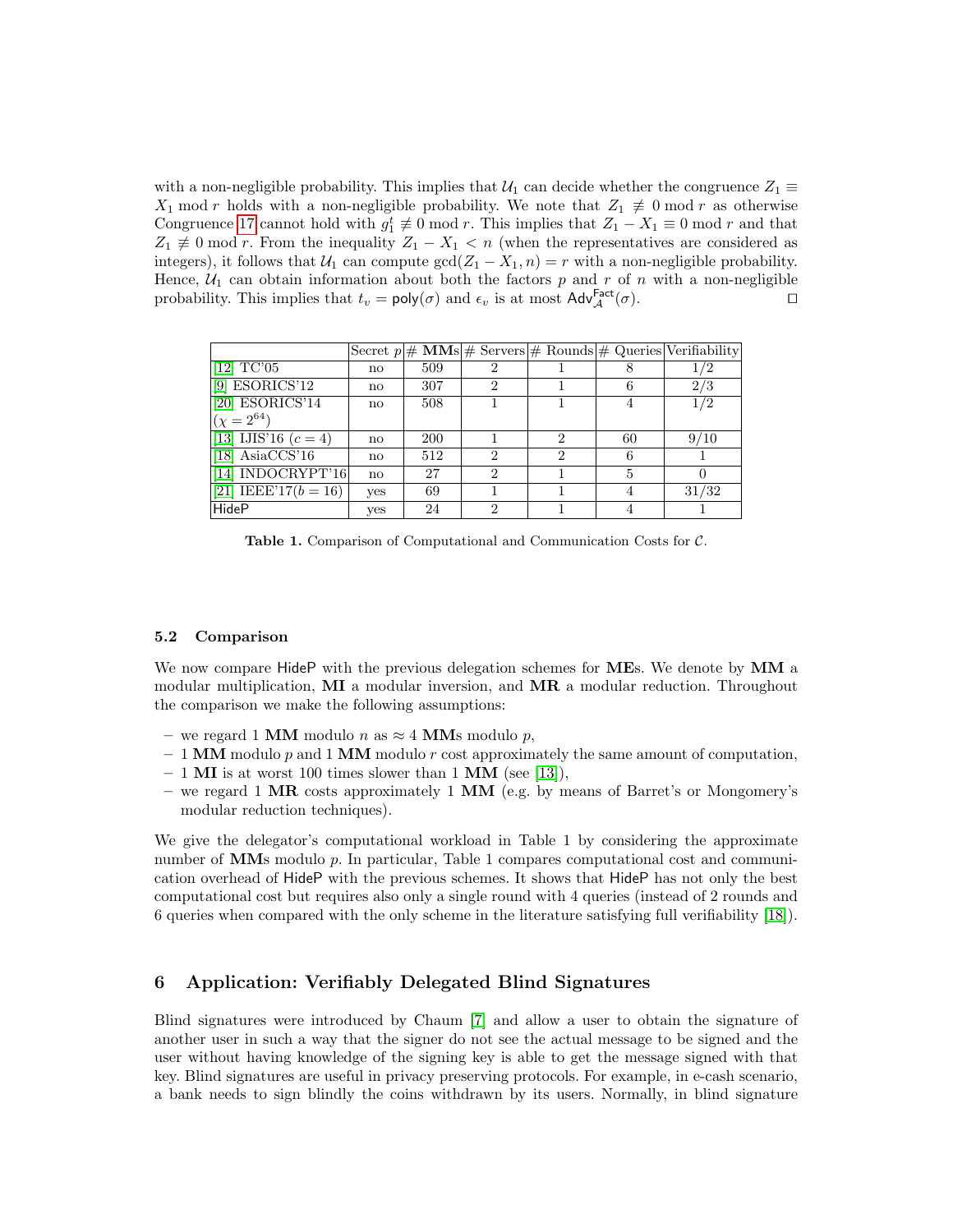

Fig. 1. CPU time: HideP vs. Computation

|           |                                          | CPU cost for $u^a \mod p$ |                      |                 |  |  |  |  |
|-----------|------------------------------------------|---------------------------|----------------------|-----------------|--|--|--|--|
| $p$ -size |                                          |                           | Delegation Computing | Gain            |  |  |  |  |
|           |                                          | $\cos t$ (ms)             | $\cos(t)$            | factor          |  |  |  |  |
|           | $512$ -bit                               | 390                       | 843                  | $\approx 2.16$  |  |  |  |  |
|           | $1024$ -bit                              | 421                       | 1216                 | $\approx 2.89$  |  |  |  |  |
|           | $2048$ -bit                              | 452                       | 3697                 | $\approx 8.18$  |  |  |  |  |
|           | 3072-bit                                 | 515                       | 9684                 | $\approx 18.80$ |  |  |  |  |
|           | Table 2. CPU cost: HideP vs. Computation |                           |                      |                 |  |  |  |  |

Experiments were conducted on a laptop with an Intel Core i5 2.6 GHz processor and 4 GB RAM. Results presented were taken out of 1000 iterations. The comparison is between the CPU time for HideP's 24 MMs and local computation of a ME

protocols, both the signer and the verifier have to compute MEs using private and public keys, respectively. As an example, delegation of MMs in blinded Nyberg-Rueppel signature scheme [\[17,](#page-17-6)[2\]](#page-16-5) using HideP is depicted in Fig. [2.](#page-16-6) It is also evidenced from Fig. 1 that the time taken by HideP is much smaller than that of directly computing  $u^a \mod p$ , and this gain in CPU time increases rapidly with the size of the modulus. Hence, HideP becomes more attractive for resource-constrained scenario such as mobile environment when we go for higher security levels.

# 7 Conclusion

In this work, we addressed the problem of secure and verifiable delegation of MEs. We observed that two recent schemes [\[14,](#page-17-4)[18\]](#page-17-1) do not satisfy the claimed verifiability probabilities. We presented an efficient non-interactive fully verifiable secure delegation scheme HideP in the OMTUP-model by disguising the modulus  $p$  using CRT. In particular, HideP is the first non-interactive fully verifiable and the most efficient delegation scheme for modular exponentiations leveraging the properties of  $\mathbb{Z}_p$  via CRT. As future works, proposing an efficient fully verifiable delegation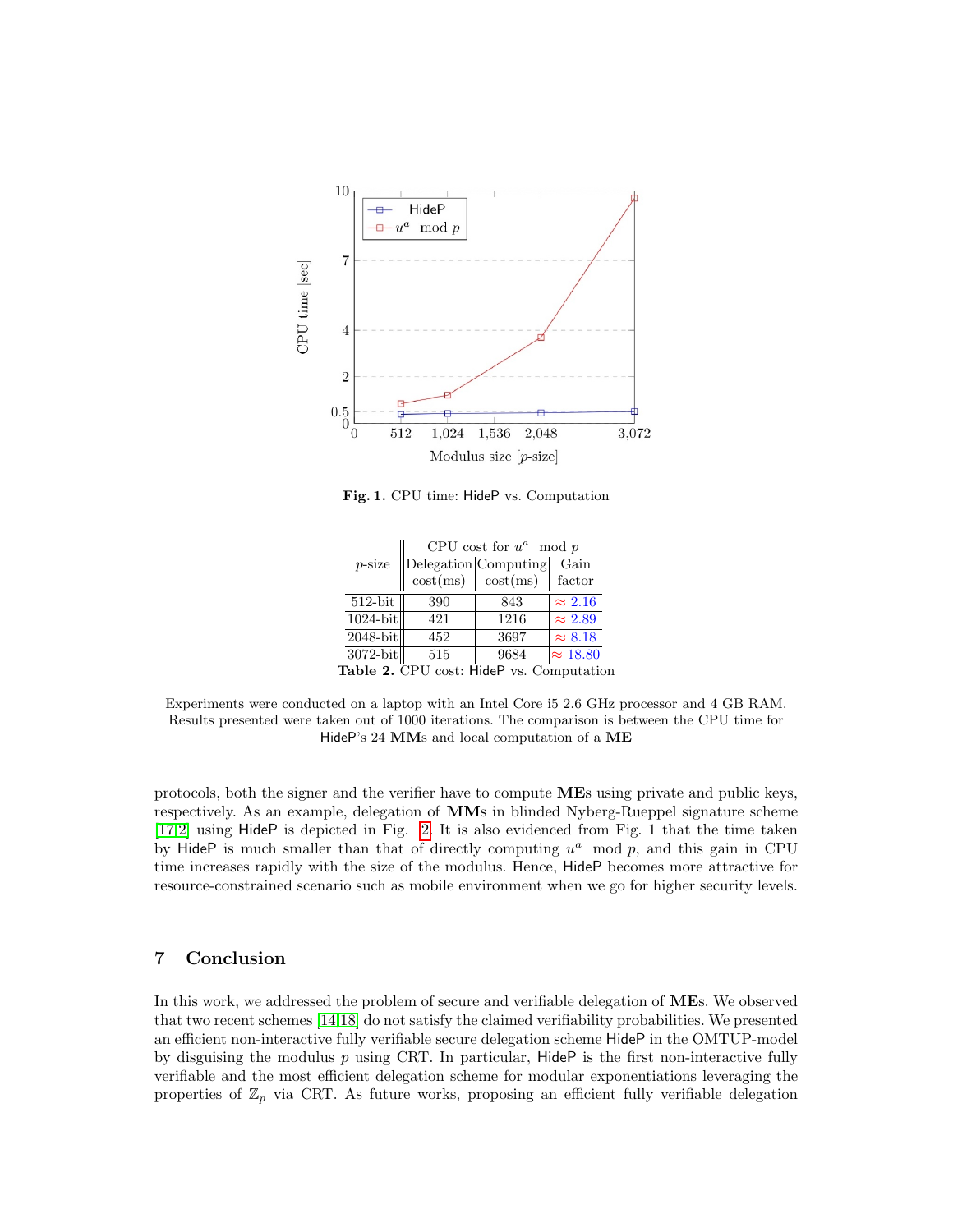<span id="page-16-6"></span>

Fig. 2. Delegating Blinded Nyberg-Rueppel Signature

scheme without any requirement of online or offline computation of MEs by the delegator (or its impossibility) under the TUP/OUP assumptions could be highly interesting.

# Acknowledgement

We thank the anonymous reviewers for their helpful comments on the previous version of the paper which led to improvements in the presentation of the paper.

# References

- <span id="page-16-9"></span>1. Agnew, G.B., Mullin, R.C., Onyszchuk, I.M., Vanstone, S.A.: An implementation for a fast publickey cryptosystem. Journal of Cryptology 3(2), 63–79 (Jan 1991)
- <span id="page-16-5"></span>2. Asghar, N.: A survey on blind digital signatures. Technical Report (2011)
- <span id="page-16-10"></span>3. Beunardeau, M., Connolly, A., Ferradi, H., Géraud, R., Naccache, D., Vergnaud, D.: Reusing nonces in schnorr signatures. In: Foley, S.N., Gollmann, D., Snekkenes, E. (eds.) Proc. – ESORICS 2017, Part I. pp. 224–241. Springer International Publishing (2017)
- <span id="page-16-8"></span>4. Boyko, V., Peinado, M., Venkatesan, R.: Speeding up discrete log and factoring based schemes via precomputations. In: Nyberg, K. (ed.) Advances in Cryptology – Proc. EUROCRYPT '98. LNCS, vol. 1403, pp. 221–235. Springer (1998)
- <span id="page-16-7"></span>5. Brickell, E.F., Gordon, D.M., McCurley, K.S., Wilson, D.B.: Fast exponentiation with precomputation. In: Rueppel, R.A. (ed.) Proc. EUROCRYPT' 92. pp. 200–207. Springer Berlin Heidelberg, Berlin, Heidelberg (1993)
- <span id="page-16-3"></span>6. Cavallo, B., Di Crescenzo, G., Kahrobaei, D., Shpilrain, V.: Efficient and secure delegation of group exponentiation to a single server. In: Mangard, S., Schaumont, P. (eds.) Proc. RFIDsec 2015. pp. 156–173. Springer International Publishing, Cham (2015)
- <span id="page-16-4"></span>7. Chaum, D.: Blind signatures for untraceable payments. In: Chaum, D., Rivest, R.L., Sherman, A.T. (eds.) Advances in Cryptology: Proceedings of Crypto 82. pp. 199–203. Springer US, Boston, MA (1983)
- <span id="page-16-0"></span>8. Chaum, D., Pedersen, T.P.: Wallet databases with observers. In: Brickell, E.F. (ed.) Proc. CRYPTO' 92. pp. 89–105. Springer Berlin Heidelberg, Berlin, Heidelberg (1993)
- <span id="page-16-1"></span>9. Chen, X., Li, J., Ma, J., Tang, Q., Lou, W.: New algorithms for secure outsourcing of modular exponentiations. In: Foresti, S., Yung, M., Martinelli, F. (eds.) Proc. ESORICS 2012. LNCS, vol. 7459, pp. 541–556. Springer (2012)
- <span id="page-16-2"></span>10. Chevalier, C., Laguillaumie, F., Vergnaud, D.: Privately outsourcing exponentiation to a single server: Cryptanalysis and optimal constructions. In: Askoxylakis, I.G., Ioannidis, S., Katsikas, S.K., Meadows, C.A. (eds.) Proc. ESORICS 2016, Part I. LNCS, vol. 9878, pp. 261–278. Springer (2016)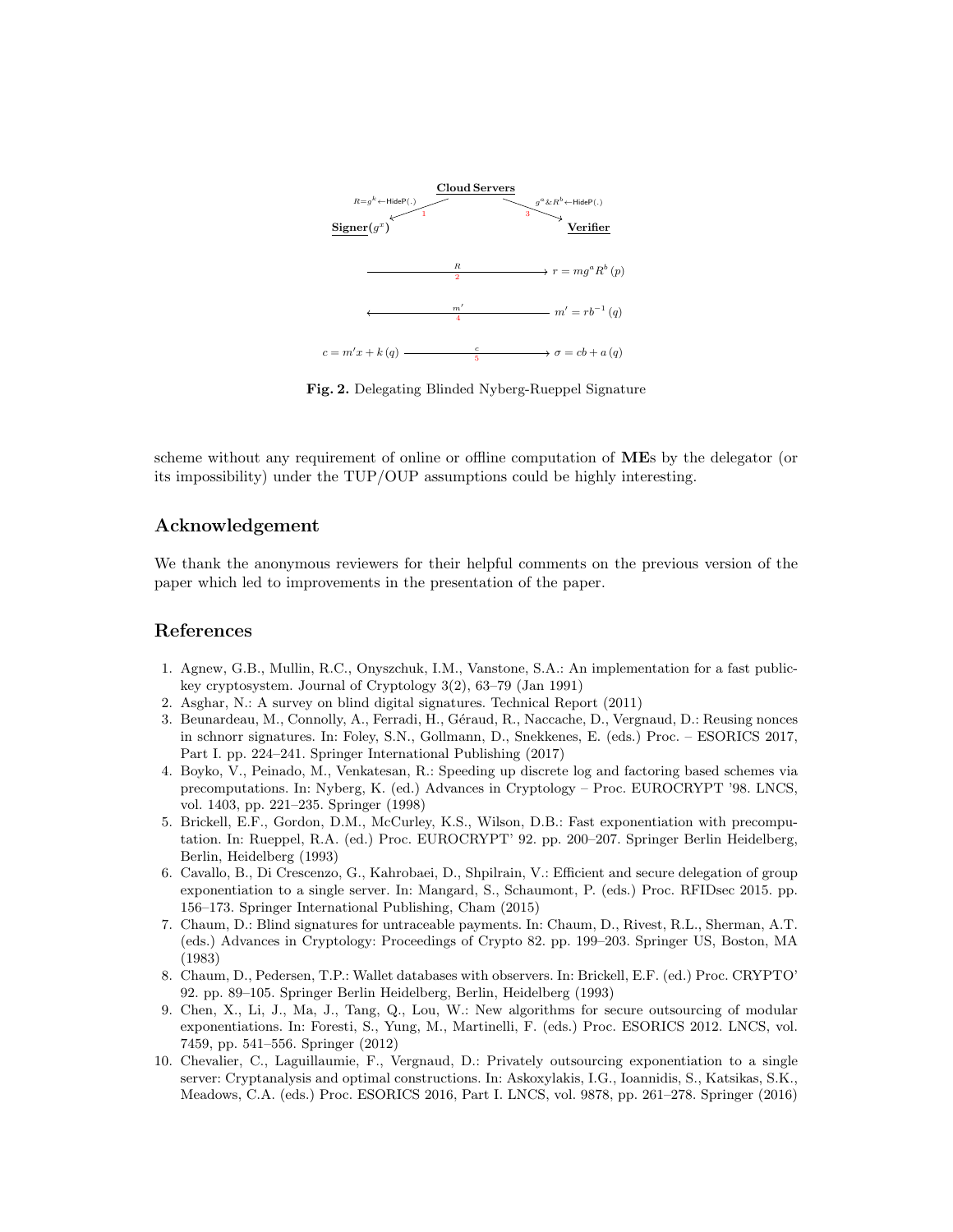- <span id="page-17-8"></span>11. Galbraith, S.D.: Mathematics of Public Key Cryptography. Cambridge University Press, New York, NY, USA, 1st edn. (2012)
- <span id="page-17-2"></span>12. Hohenberger, S., Lysyanskaya, A.: How to securely outsource cryptographic computations. In: Proc. TCC 2005. LNCS, vol. 3378, pp. 264–282. Springer (2005)
- <span id="page-17-0"></span>13. Kiraz, M.S., Uzunkol, O.: Efficient and verifiable algorithms for secure outsourcing of cryptographic computations. International Journal of Information Security 15(5), 519–537 (Oct 2016)
- <span id="page-17-4"></span>14. Kuppusamy, L., Rangasamy, J.: Crt-based outsourcing algorithms for modular exponentiations. In: Proc. INDOCRYPT 2016. pp. 81–98. LNCS, Springer (2016)
- <span id="page-17-7"></span>15. M'Ra¨ıhi, D., Naccache, D.: Batch exponentiation: A fast dlp-based signature generation strategy. In: Proceedings of the 3rd ACM Conference on Computer and Communications Security. pp. 58–61. CCS '96, ACM, New York, NY, USA (1996)
- <span id="page-17-10"></span>16. Nguyen, P., Shparlinski, I., Stern, J.: Distribution of modular sums and the security of the server aided exponentiation. In: Proc. Workshop on Cryptography and Computational Number Theory (CCNT'99). pp. 257–268. Birkhäuser (2001)
- <span id="page-17-6"></span>17. Nyberg, K., Rueppel, R.A.: Message recovery for signature schemes based on the discrete logarithm problem. In: De Santis, A. (ed.) Proc. EUROCRYPT'94. pp. 182–193. Springer Berlin Heidelberg (1995)
- <span id="page-17-1"></span>18. Ren, Y., Ding, N., Zhang, X., Lu, H., Gu, D.: Verifiable outsourcing algorithms for modular exponentiations with improved checkability. In: AsiaCCS 2016. pp. 293–303. ACM, New York, NY, USA (2016)
- <span id="page-17-9"></span>19. Schroeppel, R., Orman, H., O'Malley, S., Spatscheck, O.: Fast key exchange with elliptic curve systems. In: Coppersmith, D. (ed.) Proc. CRYPTO' 95. pp. 43–56. Springer Berlin Heidelberg, Berlin, Heidelberg (1995)
- <span id="page-17-3"></span>20. Wang, Y., Wu, Q., Wong, D.S., Qin, B., Chow, S.S.M., Liu, Z., Tan, X.: Securely outsourcing exponentiations with single untrusted program for cloud storage. In: Kutylowski, M., Vaidya, J. (eds.) Proc. ESORICS 2014. pp. 326–343. LNCS, Springer International Publishing, Cham (2014)
- <span id="page-17-5"></span>21. Zhou, K., Afifi, M.H., Ren, J.: Expsos: Secure and verifiable outsourcing of exponentiation operations for mobile cloud computing. IEEE Transactions on Information Forensics and Security 12(11), 2518– 2531 (Nov 2017)

# Appendix: The Precomputation Step of HideP

We now propose a fully verifiable delegated precomputation step Rand in the OMTUP-model in order to improve the overall efficiency of HideP. In other words, Rand can be used in place of the other preprocessing techniques  $[5,4,20]$  $[5,4,20]$  $[5,4,20]$  to reduce the computational cost of the delegator C. The reason is that one can remove the requirement of offline computation of **ME**s by delegating the preprocessing subroutine of HideP.

We first briefly revisit the existing preprocessing techniques for the delegation of **GEs**. Then, we introduce our delegated preprocessing technique Rand. The security and efficiency analysis is given subsequently. Lastly, we give a comparative analysis of Rand with the previous preprocessing techniques to show its efficiency.

#### Rand: Precomputation via a Power Generator

Some pseudorandom pairs  $(k, g^k) \in \mathbb{Z}_p \times \mathbb{G}$  are required to randomize the base-element u, the exponent a, or preferably both, by  $\mathcal C$  before delegating the **ME**s to untrusted servers. Depending on the available memory capacity of  $\mathcal C$  and the existence of an *online* trusted server, there are mainly three different approaches:

1. Performing the computation for arbitrary values of k (either offline by  $\mathcal C$  itself or by an online trusted third party server) using speed-up techniques like batch exponentiations proposed in [\[15\]](#page-17-7),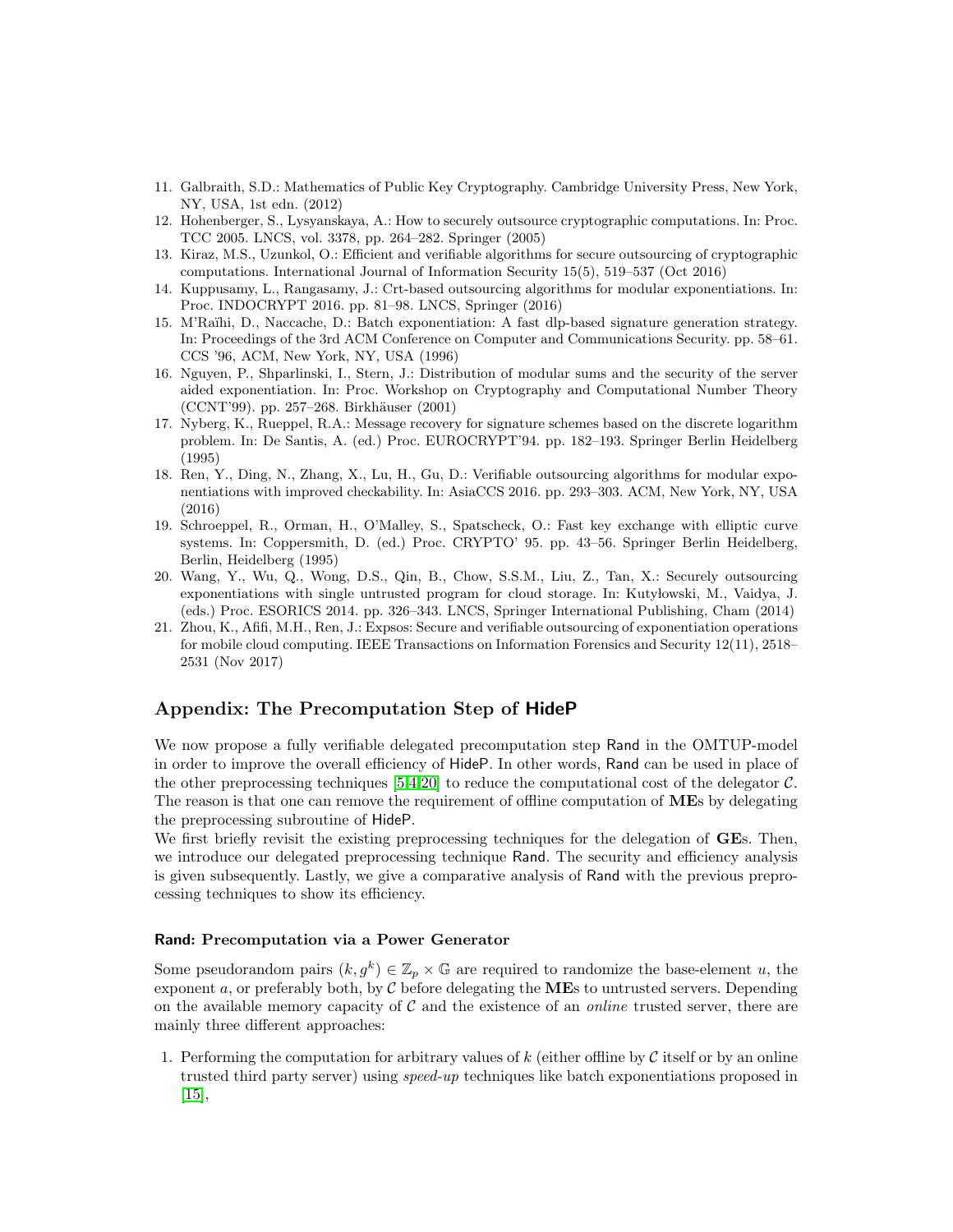- 2. Performing the computation for specially chosen values of  $k$  (either offline by  $\mathcal C$  itself or by an online trusted third party server by e.g. choosing  $k$  with low Hamming weight [\[1\]](#page-16-9), choosing it as a random Frobenius expansion of low Hamming weight [\[11\]](#page-17-8) or a random element within some addition chains [\[19\]](#page-17-9)),
- 3. Performing a large amount of precomputation by storing a fixed number of offline elements  $(x_i, g^{x_i})$  which could be computed at the initialization of the system by C or stored to C by a trusted server (*static table*). This computation of the pairs  $(k, g^k) \in \mathbb{Z}_p \times \mathbb{G}$  performing MMs from a random subset of the static table yields to outputs (*dynamic table*) whose distribution is statistically close to the uniform distribution for carefully chosen parameters [\[5,](#page-16-7)[4](#page-16-8)[,20\]](#page-17-3).

We refer to  $\lceil 3 \rceil$  for a detailed discussion about the security of the above preprocessing techniques, optimal choices for a given amount of memory, and an efficient technique for halving the storage cost by using pseudo-random functions (PRF).

#### The Rand Scheme

Our aim is to give another way of generating fresh pseudorandom pairs of the form  $(k, g^k) \in$  $\mathbb{Z}_p \times \mathbb{G}$ ; we also *delegate* its computation by Rand to untrusted servers which could be performed totally independent of the other steps of HideP. Assume that  $g_1$  is a fixed generator of  $\mathbb{G}_1$ . C has a static tuple

<span id="page-18-0"></span>
$$
(s \bmod m, h, h_1) \in \mathbb{Z}_m^* \times \mathbb{G} \times \mathbb{G}_1 \tag{18}
$$

generated at the initialization stage only once. This could be done at the initialization either

1. by the delegator  $\mathcal C$  itself, or

2. by a trusted server (e.g. an HSM or any secure hardware component),

such that  $s$  is a random chosen element with

<span id="page-18-1"></span>
$$
h := g^s \bmod p, \ h_1 := g_1^s \bmod r. \tag{19}
$$

Additionally, the static values

<span id="page-18-2"></span>
$$
Q_r \equiv r \cdot (r^{-1} \bmod p) \bmod n, \ Q_p \equiv p \cdot (p^{-1} \bmod r) \bmod n,
$$
 (20)

<span id="page-18-3"></span>
$$
Q_{q_1} \equiv q_1 \cdot (q_1^{-1} \bmod q) \bmod m, \ Q_q \equiv q \cdot (q^{-1} \bmod q_1) \bmod m,
$$
 (21)

and

<span id="page-18-4"></span>
$$
R := g \cdot Q_r + g_1 \cdot Q_p \mod n \tag{22}
$$

are also computed and stored only once at the initialization as defined in Section [\(4\)](#page-9-0).

Remark 2. Note that a similar initialization is also required in the existing preprocessing techniques in order to store the static table [\[3\]](#page-16-10). Nevertheless, delegation of the preprocessing subroutine via Rand improves the efficiency of the overall delegation mechanism considerably, especially when compared with the other preprocessing techniques since generation of blinding pairs (dynamic table from a static one) requires each time the computation of a large number of MMs by the delegator side  $\mathcal C$  whereas Equations [\(18\)](#page-18-0), [\(19\)](#page-18-1), [\(20\)](#page-18-2), [\(21\)](#page-18-3), [\(22\)](#page-18-4) are computed only *once* at the initialization for the set-up of Rand.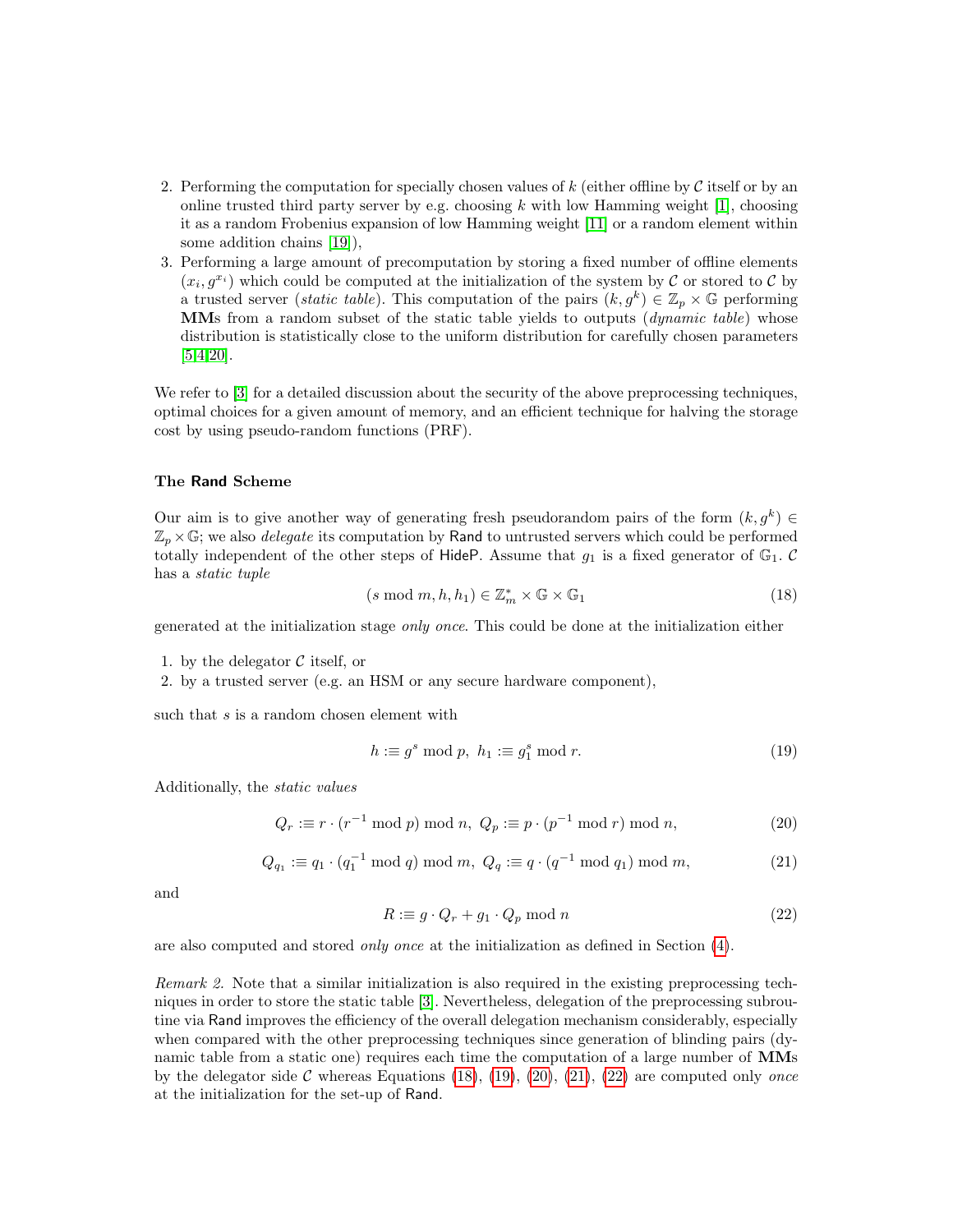Rand takes no input except the global parameters including the above static values. Rand generates random values  $t, \gamma \in \mathbb{Z}_m^*$  such that  $t = t_1 + t_2$  for a randomly chosen  $t_1 \in \mathbb{Z}_m^*$ , and outputs

$$
(G_t \equiv g^t Q_r \mod n, \ G_{\gamma t} \equiv g^{\gamma t} Q_r \mod n, \ H_{\gamma t} \equiv g_1^{\gamma t} Q_p \mod n),
$$

$$
(H_{t_1} \equiv g_1^{t_1} Q_p \mod n, \ H_{t_2} \equiv g_1^{t_2} Q_p \mod n, \ g_1^t \mod r),
$$

and

$$
(\gamma^{-1} \bmod m, T_1 \equiv t_1 Q_q \bmod m, T_2 \equiv t_2 Q_q \bmod m).
$$

Firstly,  $C$  computes

$$
\alpha_1 \equiv t_1 - s \mod m,\tag{23}
$$

$$
\alpha_2 \equiv t_2 - s \mod m,\tag{24}
$$

and

$$
\beta \equiv t \cdot \gamma - s \mod m. \tag{25}
$$

Queries to  $\mathcal{U}_1$ . C sends the following queries to  $\mathcal{U}_1$  in random order:

1.  $U_1(\alpha_1, R) \longleftarrow T_{11} \equiv R^{\alpha_1} \bmod n$ , 2.  $\mathcal{U}_1(\alpha_2, R) \longleftarrow T_{12} \equiv R^{\alpha_2} \bmod n$ , 3.  $\mathcal{U}_1(\beta, R) \longleftarrow T_{13} \equiv R^{\beta} \text{ mod } n.$ 

Queries to  $\mathcal{U}_2$ . Similarly, C sends the following queries to  $\mathcal{U}_2$  in random order:

- 1.  $\mathcal{U}_2(\alpha_1, R) \longleftarrow T_{21} \equiv R^{\alpha_1} \bmod n$ ,
- 2.  $\mathcal{U}_2(\alpha_2, R) \longleftarrow T_{22} \equiv R^{\alpha_2} \bmod n$ ,
- 3.  $\mathcal{U}_2(\beta, R) \longleftarrow T_{23} \equiv R^{\beta} \text{ mod } n.$

Verification of the Output-Correctness of  $\{u_1, u_2\}$ . Upon receiving the queries  $T_{1i}$  from  $\mathcal{U}_1$ , and  $T_{2i}$  from  $\mathcal{U}_2$  for  $i = 1, 2, 3, \mathcal{C}$  verifies

<span id="page-19-0"></span>
$$
T_{1i} \stackrel{?}{=} T_{2i} \bmod n, \ 1 \le i \le 3. \tag{26}
$$

**Recovering.** If Congruences [\(26\)](#page-19-0) holds, then C believes that  $T_{1i}$  and  $T_{2i}$  have been computed correctly for  $i = 1, 2, 3$ . It outputs

$$
(G_t \equiv ((T_{11} \bmod p) \cdot h) \cdot ((T_{12} \bmod p) \cdot h) \cdot Q_r \bmod n), \qquad (27)
$$

$$
(H_{t_1} \equiv ((T_{11} \bmod r) \cdot h_1) \cdot Q_r \bmod n), \qquad (28)
$$

$$
(H_{t_2} \equiv ((T_{12} \bmod r) \cdot h_1) \cdot Q_r \bmod n), \qquad (29)
$$

$$
(g_1^t \equiv ((T_{11} \bmod r)h_1) \cdot ((T_{12} \bmod r)h_1)), \qquad (30)
$$

$$
(G_{\gamma t} \equiv ((T_{13} \bmod p) \cdot h) \cdot Q_r \bmod n), \tag{31}
$$

$$
(H_{\gamma t} \equiv ((T_{13} \bmod r) \cdot h_1) \cdot Q_r \bmod n), \qquad (32)
$$

 $(\gamma^{-1} \mod m, T_1 \equiv t_1 \cdot Q_q \mod m, T_2 \equiv t_2 \cdot Q_q \mod m)$ . (33)

If the verification step fails, then  $\mathcal C$  outputs  $\bot$ .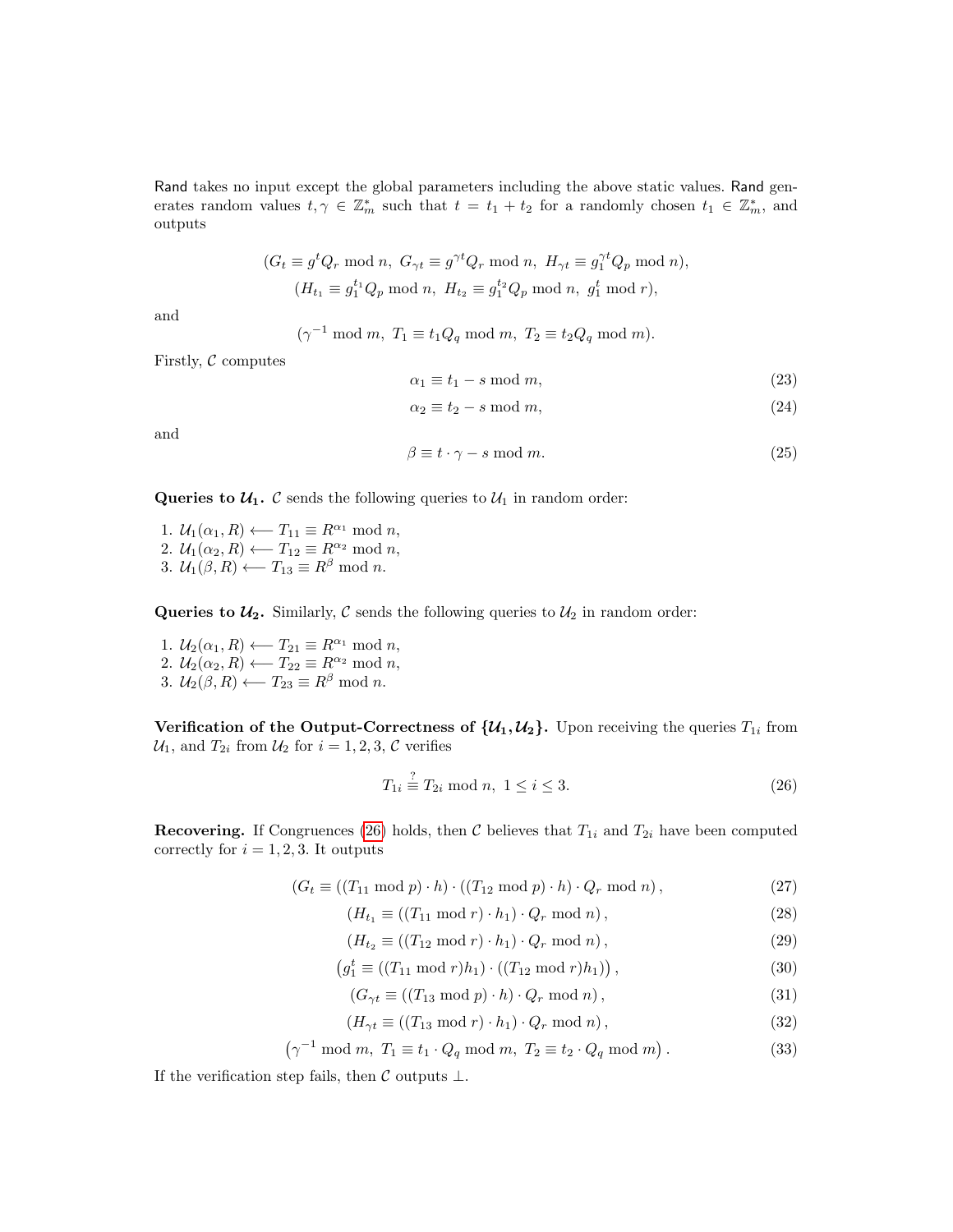Remark 3. We refer to the comparison subsection which gives additional arguments explaining why Rand is more beneficial with respect to the others precomputation techniques. We also emphasize here however that delegation via Rand can also be done *once for many* MEs, and it is totally independent of the online phase since a single independent interaction of  $\mathcal C$  with the servers via the delegation using Rand is much more efficient than utilizing the existing precomputation techniques several times at each delegation.

#### Security and Efficiency Analysis

We now give the security analysis of Rand and give a comparison with the previous preprocessing techniques.

<span id="page-20-0"></span>**Theorem 2.** Let F' be given by the exponentiation modulo  $n = pr$ , where the trapdoor information  $\tau$  is given by the primes p and r,  $p \neq r$ . Let further  $(C, \mathcal{U}_1, \mathcal{U}_2)$  be a one-client, two-server, one-round delegation protocol implementation of Rand. Let the adversary be given as  $A = (U', \mathcal{E})$ in the OMTUP-model (i.e.  $\mathcal{U}' = (\mathcal{U}'_1, \mathcal{U}'_2)$  and at most one of  $\mathcal{U}'_i$  is malicious with  $i = 1$  or  $i = 2$ ). Then, in the OMTUP-model, the protocol  $(C, U_1, U_2)$  satisfies

- 1. completeness for Rand,
- 2. security of the outputs for Rand against any (computationally unrestricted) malicious adversary A, i.e.  $\epsilon_s = 0$
- 3. full verifiability for Rand against any (computationally unrestricted) malicious adversary A, *i.e.*  $\epsilon_v = 0$
- 4. efficiency with parameters where  $(t_F, t_{m_C}, t_C, t_{U_1}, t_{U_2}, \text{cc}, \text{mc})$ , where
	- F can be computed by performing  $t_F$  atomic operations consisting of 3 exponentiations modulo  $n, 1$  inversion modulo  $m,$  and  $2$  multiplications modulo  $m,$
	- $\mathcal{C}'s$  memory requirement is  $t_{m_{\mathcal{C}}} = 8$  group elements (3 elements modulo m, 1 element modulo p, 1 element modulo r, 3 elements modulo n),
	- C runs by computing  $t_c$  atomic operations consisting of 16 modular multiplications, 6 modular reduction, and 1 modular inversion  $(3 \text{ multiplications modulo } p, 4 \text{ multiplica-}$ tions modulo r, 6 multiplications modulo n, 3 multiplications modulo m, 3 reduction modulo  $p$ , 3 reduction modulo  $r$ , and 1 inversion modulo  $m$ ),
	- $-\mathcal{U}_i$ ,  $i=1,2$  computes  $t_{\mathcal{U}_i}$  atomic operations consisting of 3 exponentiations modulo n for each  $i = 1, 2$ ,
	- C and  $\mathcal{U}_i$  exchange a total of at most mc = 4 messages of total length cc which consists of 3 elements modulo m and 1 element modulo n for  $i = 1, 2$ .

**Proof.** Similar to the proof of Theorem [1,](#page-12-0) the efficiency results can be verified easily by inspecting the scheme description for the efficiency parameters  $(t_F, t_{mc}, t_C, t_{U_1}, t_{U_2}, cc, mc)$ .

Completeness. Since we delegate the computation of the same exponent and the same bases to both  $\mathcal{U}_1$  and  $\mathcal{U}_2$ , the verification steps hold trivially. Additionally, the outputs  $\gamma^{-1}$ ,  $T_1$  and  $T_2$ are solely computed by  $C$ , whence they are complete. Moreover, it is obvious from CRT and the choice of R that

$$
R \equiv g \bmod p, \text{ and } R \equiv g_1 \bmod r.
$$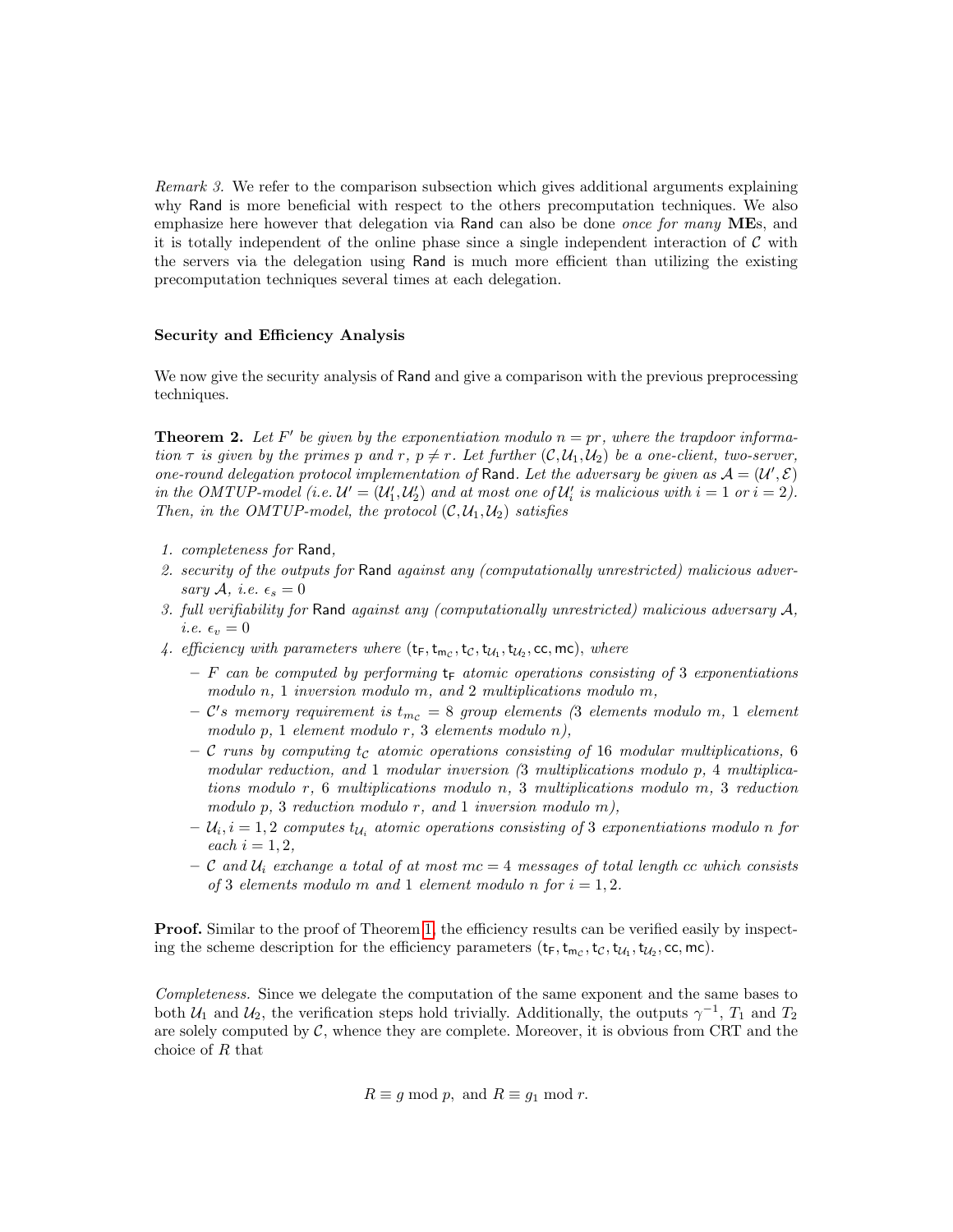Then, the congruences:

$$
G_t \equiv (T_{11} \cdot h \mod p)Q_r \mod n
$$
  
\n
$$
\equiv (R^{\alpha} \cdot h \mod p)Q_r \mod n
$$
  
\n
$$
\equiv (g^{t-s} \cdot g^s \mod p)Q_r \mod n
$$
  
\n
$$
\equiv (g^{t-s+s} \mod p)Q_r \mod n
$$
  
\n
$$
\equiv (g^t \mod p)Q_r \mod n
$$
  
\n
$$
\equiv g^t Q_r \mod n,
$$

and

$$
G_{\gamma t} \equiv (T_{12} \cdot h \mod p)Q_r \mod n
$$
  
\n
$$
\equiv (R^{\beta} \cdot h \mod p)Q_r \mod n
$$
  
\n
$$
\equiv (g^{\gamma t - s} \cdot g^s \mod p)Q_r \mod n
$$
  
\n
$$
\equiv (g^{\gamma t - s + s} \mod p)Q_r \mod n
$$
  
\n
$$
\equiv (g^{\gamma t} \mod p)Q_r \mod n
$$
  
\n
$$
\equiv g^{\gamma t}Q_r \mod n.
$$

hold. Results for  $H_{t_1}, H_{t_2}, H_{\gamma t}$ , and  $g^t$  follow similarly.

Secrecy. On a single execution of  $(C, U_1, U_2)$ , the elements  $\alpha_1, \alpha_2, \beta, R$  in the queries sent by C to both  $U_1$  and  $U_2$  do not leak any useful information about  $t_1, t_2, \gamma$  and the outputs to the adversary  $A = (U'_1, U'_2, \mathcal{E})$  in the OMTUP-model since they are randomized by a secret random element s. Even if A sees multiple executions of  $(C, U_1, U_2)$ , it cannot find any useful information about the exponent  $t_1, t_2, \gamma$  chosen by C in a new execution unless it obtains useful information about s since freshly chosen random elements are used by  $\mathcal C$  at each execution. We note that there exists no input of  $C$  except public parameters, thence nothing can be adversarially chosen by A in advance. An adversary A can obtain for example the differences of the inputs  $\ell^{(0)}$  and  $\ell^{(1)}$  in two executions as  $\ell^{(0)} - s - (\ell^{(1)} - s) = \ell^{(0)} - \ell^{(1)}$  for any  $\ell \in \{t_1, t_2, \gamma t\}$ . This value however is a random value due to the randomness of  $\ell^{(0)}$  and  $\ell^{(1)}$  which leaks no information about s and the outputs as well.

To see this more precisely, we present the following argument that if there exists an adversary  $\mathcal A$  that breaks the secrecy of the scheme in the OMTUP-model, then  $\mathcal A$  can also be used to solve the factorization problem effectively:

Assume that an adversary  $A$  breaks the secrecy of the scheme and obtains information about  $g$ and  $g_1$  with a non-negligible probability. Then, by the scheme description the equivalence  $R \equiv g_1$ mod r holds. Now, A can use this knowledge to compute  $gcd(R - g_1, n)$ , which, in particular, gives the factors  $p$  and  $q$  of  $n$  with a non-negligible probability.

On the other hand, if A is given a factorization oracle, then it can obtain g and  $g_1$  with a non-negligible probability as  $R \equiv g \mod p$  and  $R \equiv g_1 \mod r$  hold. In this case, the adversary can obtain  $\ell - s$  both modulo p and modulo r, which are however random for the adversary A even if the difference  $\ell^{(0)} - \ell^{(1)}$  modulo p and modulo r is known because of the randomness of  $\ell^{(0)}$  and  $\ell^{(1)}$  both modulo p and modulo r. Thus, even if the adversary is computationally unbounded (i.e. capable of factorizing n and find the bases g and  $g_1$ ), the outputs of Rand are unconditionally secure.

Full Verifiability. Since one of the servers is honest by the OMTUP assumption, the result trivially follows since only equivalence tests from the outputs of  $\mathcal{U}_i$ ,  $i = 1, 2$ , are required to perform the verification step.  $\Box$